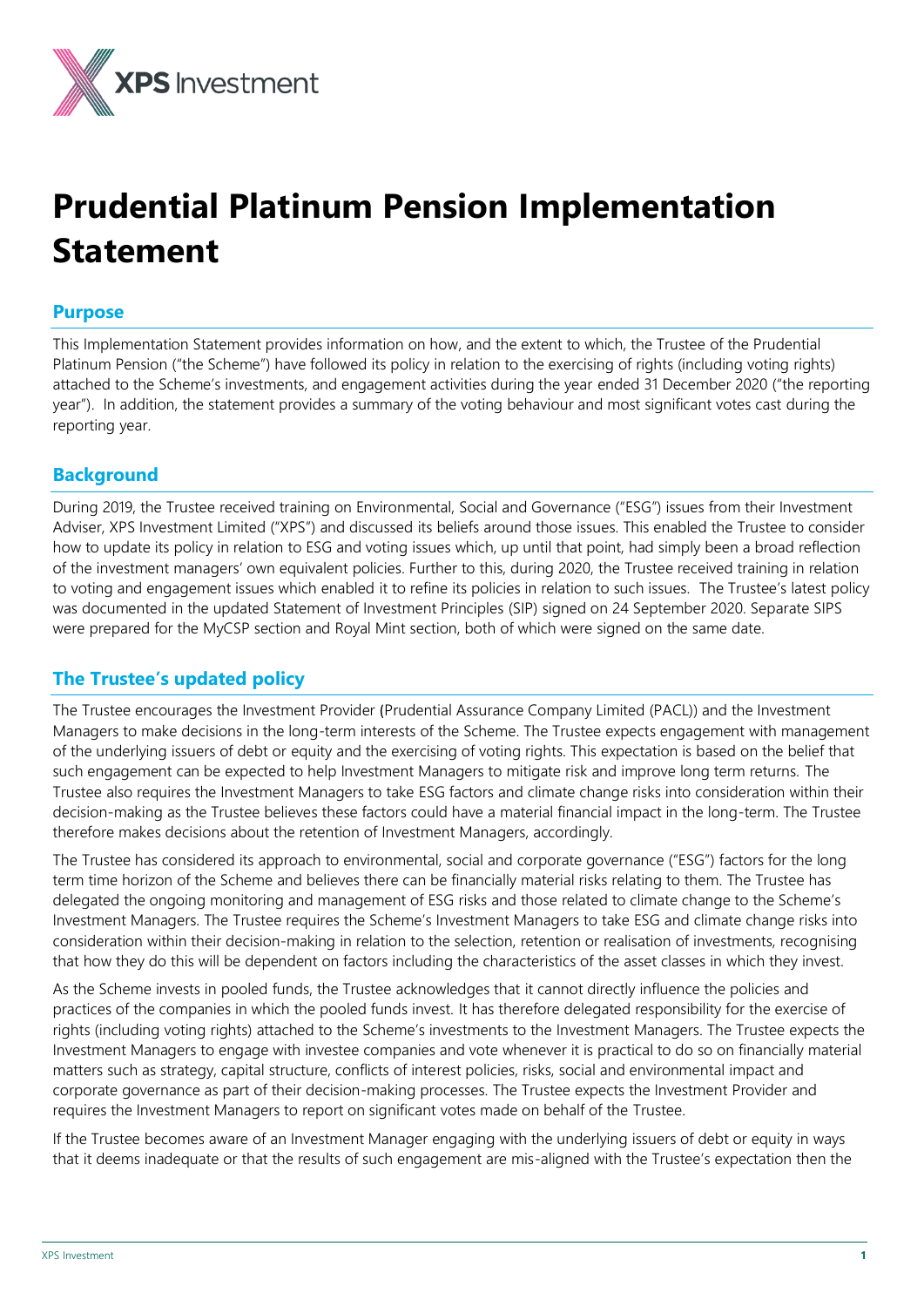

Trustee will encourage the Investment Provider to review the manager. Additionally, the Trustee may consider terminating the relationship with that Investment Manager.

# **Manager selection exercises**

One of the main ways in which this updated policy is expressed is via manager selection exercises: the Trustee seeks advice from XPS on the extent to which its views on ESG and climate change risks may be taken into account in any future investment manager selection exercises.

During the reporting year, the Trustee undertook a selection exercise to replace the BlackRock Aquila (50:50) Global Equity Index and the BlackRock Aquila (30:70) Currency Hedged Global Equity Index Funds following an announcement that these funds would be removed from the Prudential Platform. The selection criteria included funds with similar characteristics to the funds being closed and being green rated by XPS. With a limited number of options available via the arrangement with Prudential, funds rated amber/unrated by XPS were also included in the proposed mix. The Fund that replaced the BlackRock funds was the Prudential Dynamic Global Equity Passive Fund..

# **Ongoing governance**

The Trustee, with the assistance of XPS, monitors the processes and operational behaviour of the investment managers from time to time, to ensure they remain appropriate and in line with the Trustee's requirements as set out in this statement. Further, the Trustee has set XPS the objective of ensuring that any selected managers reflect the Trustee's views on ESG (including climate change) and stewardship.

Beyond the governance work currently undertaken, the Trustee believes that its approach to, and policy on, ESG matters will evolve over time based on developments within the industry and, at least partly, on a review of data relating to the voting and engagement activity conducted annually. Stewardship and ESG matters are therefore regularly discussed at Trustee meetings.

# **Adherence to the Statement of Investment Principles**

The Trustee is satisfied that it followed its policy on the exercise of rights (including voting rights) and engagement activities to an acceptable degree during the reporting year

# **Voting activity**

The main asset class where the investment managers will have voting rights is equities. Equities will also form part of the strategy for the diversified growth funds in which the Scheme invests. A summary of the voting behaviour and most significant votes cast by each of the relevant investment manager organisations is shown below. Some of the information outlined below has been sourced directly from the underlying manager where the information was not available from the Investment Provider.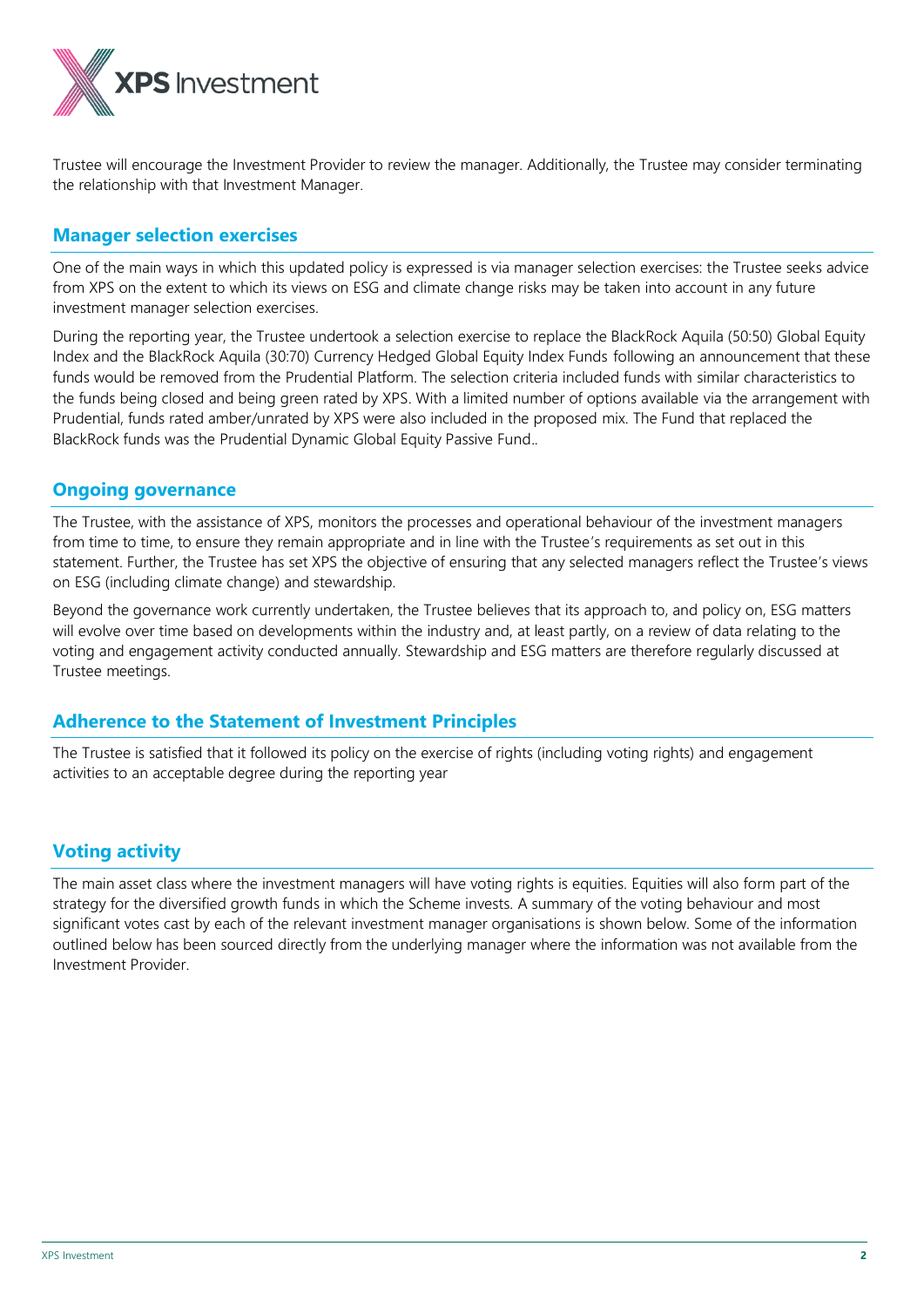

Prudential Platinum Pension

Prudential UK Equity Passive Fund (underlying fund; M&G UK Equity Passive Fund)

| Voting Information                                                                                                                                                                                                                                                                                                                                                                                                                                                               |  |  |
|----------------------------------------------------------------------------------------------------------------------------------------------------------------------------------------------------------------------------------------------------------------------------------------------------------------------------------------------------------------------------------------------------------------------------------------------------------------------------------|--|--|
| M&G UK Equity Passive Fund                                                                                                                                                                                                                                                                                                                                                                                                                                                       |  |  |
| The manager voted on 99.47% of resolutions of which they were eligible out of 9508 eligible votes.                                                                                                                                                                                                                                                                                                                                                                               |  |  |
| Investment Manager Client Consultation Policy on Voting                                                                                                                                                                                                                                                                                                                                                                                                                          |  |  |
| Voting decisions are taken in the best interests of clients and decision-making takes into account a wide range of factors.<br>Whilst we do not solicit clients' views, we would take them into account should they be known to us.                                                                                                                                                                                                                                              |  |  |
| Investment Manager Process to determine how to Vote                                                                                                                                                                                                                                                                                                                                                                                                                              |  |  |
| An active and informed voting policy is an integral part of our investment philosophy. In our view, voting should never be<br>divorced from the underlying investment management activity. By exercising our votes, we seek both to add value to our<br>clients and to protect our interests as shareholders. We consider the issues, meet the management if necessary, and vote<br>accordingly.                                                                                 |  |  |
| How does this manager determine what constitutes a 'Significant' Vote?                                                                                                                                                                                                                                                                                                                                                                                                           |  |  |
| Under the Shareholder Rights Directive II, M&G is required to report on its stewardship activities, including proxy voting and<br>the identification of significant votes. We have therefore determined our own definition of significant votes following<br>internal discussion and consideration of external guidance. For the purposes of reporting to clients under the requirements<br>of pensions regulations we have typically disregarded our 3% shareholding criterion. |  |  |
| Does the manager utilise a Proxy Voting System? If so, please detail                                                                                                                                                                                                                                                                                                                                                                                                             |  |  |
|                                                                                                                                                                                                                                                                                                                                                                                                                                                                                  |  |  |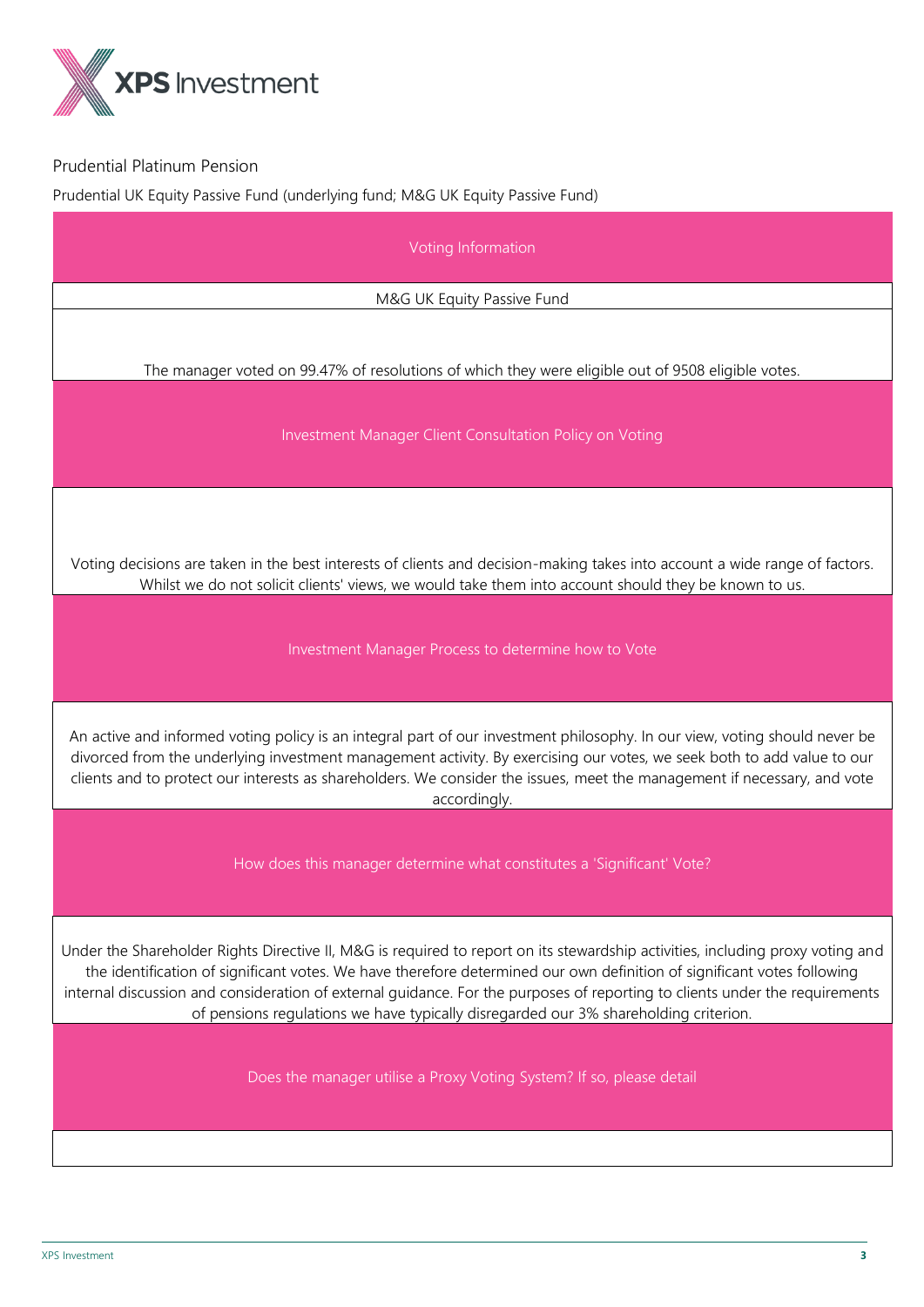

| We use research provided by ISS and the Investment Association; and we use the ProxyEdge platform from ISS voting<br>platform for managing our proxy activity. |                                                                                                                                                   |         |                                 |
|----------------------------------------------------------------------------------------------------------------------------------------------------------------|---------------------------------------------------------------------------------------------------------------------------------------------------|---------|---------------------------------|
| Top 5 Significant Votes during the Period                                                                                                                      |                                                                                                                                                   |         |                                 |
| Company                                                                                                                                                        | Result                                                                                                                                            |         |                                 |
| <b>BHP PLC</b>                                                                                                                                                 | Approve Suspension of<br>Memberships of Industry<br>Associations where COVID-19<br>Related Advocacy is Inconsistent<br>with Paris Agreement Goals | For     | Not in a position to<br>provide |
| NextEnergy Solar Fund<br>Ltd.                                                                                                                                  | Approve Change of Fundamental<br>Investment Policy                                                                                                | Against | Not in a position to<br>provide |
| Henderson Smaller Cos.<br>Investment Trust Plc                                                                                                                 | Adopt New Articles of Association                                                                                                                 | Against | Not in a position to<br>provide |
| The British Land Co. Plc                                                                                                                                       | Approve Remuneration Report                                                                                                                       | Abstain | Not in a position to<br>provide |
| Wm Morrison<br>Supermarkets Plc                                                                                                                                | Approve Remuneration Report                                                                                                                       | Against | Not in a position to<br>provide |

Prudential North America Equity Passive Fund (underlying fund; M&G North America Passive Fund)

Voting Information

M&G North America Passive Fund

The manager voted on 59.20% of resolutions of which they were eligible out of 5920 eligible votes.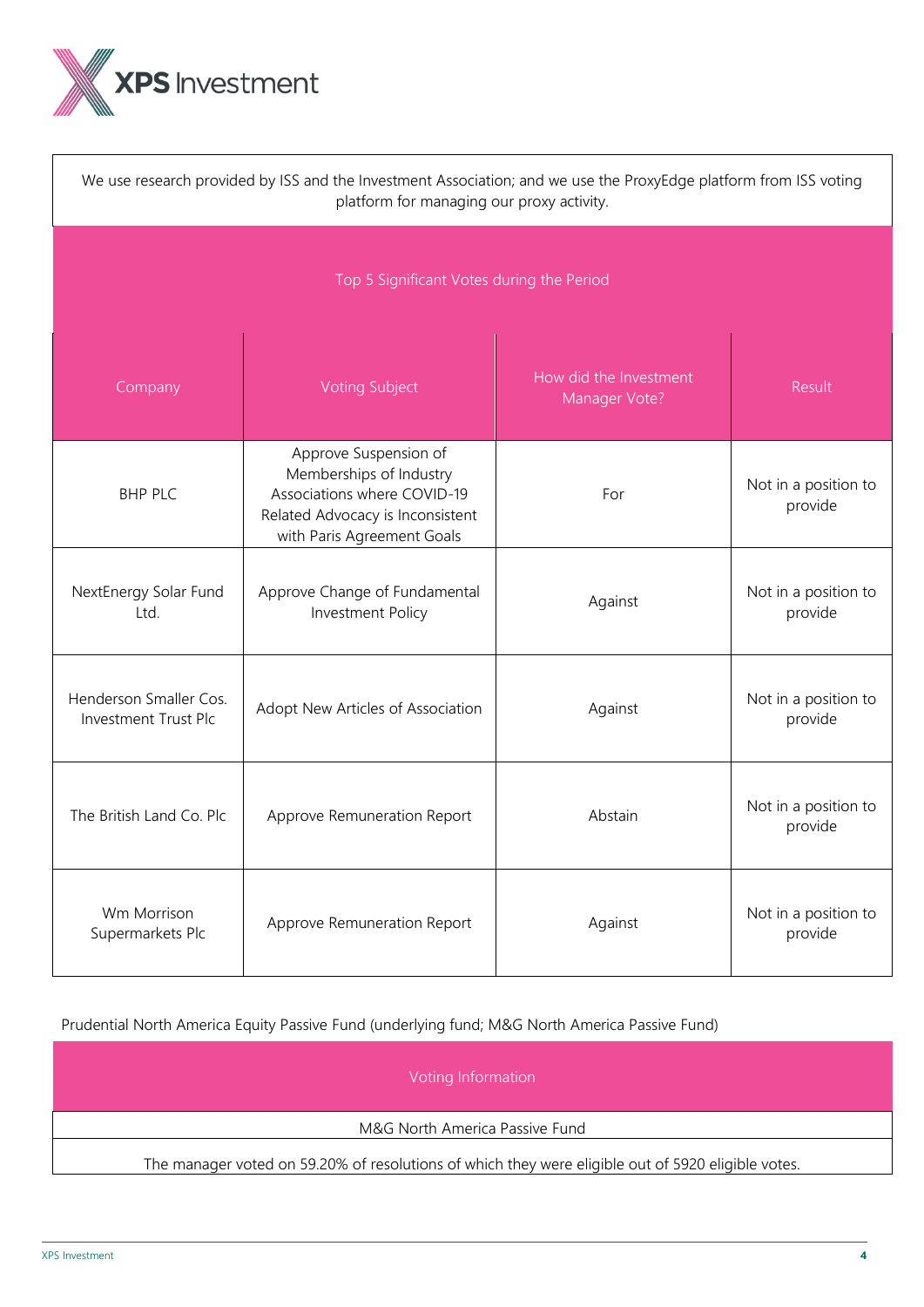

Investment Manager Client Consultation Policy on Voting

Voting decisions are taken in the best interests of clients and decision-making takes into account a wide range of factors. Whilst we do not solicit clients' views, we would take them into account should they be known to us.

Investment Manager Process to determine how to Vote

An active and informed voting policy is an integral part of our investment philosophy. In our view, voting should never be divorced from the underlying investment management activity. By exercising our votes, we seek both to add value to our clients and to protect our interests as shareholders. We consider the issues, meet the management if necessary, and vote accordingly.

How does this manager determine what constitutes a 'Significant' Vote?

Under the Shareholder Rights Directive II, M&G is required to report on its stewardship activities, including proxy voting and the identification of significant votes. We have therefore determined our own definition of significant votes following internal discussion and consideration of external guidance. For the purposes of reporting to clients under the requirements of pensions regulations we have typically disregarded our 3% shareholding criterion.

Does the manager utilise a Proxy Voting System? If so, please detail

We use research provided by ISS and the Investment Association; and we use the ProxyEdge platform from ISS voting platform for managing our proxy activity.

Top 5 Significant Votes during the Period

| Company | Voting Subject | .Result' |
|---------|----------------|----------|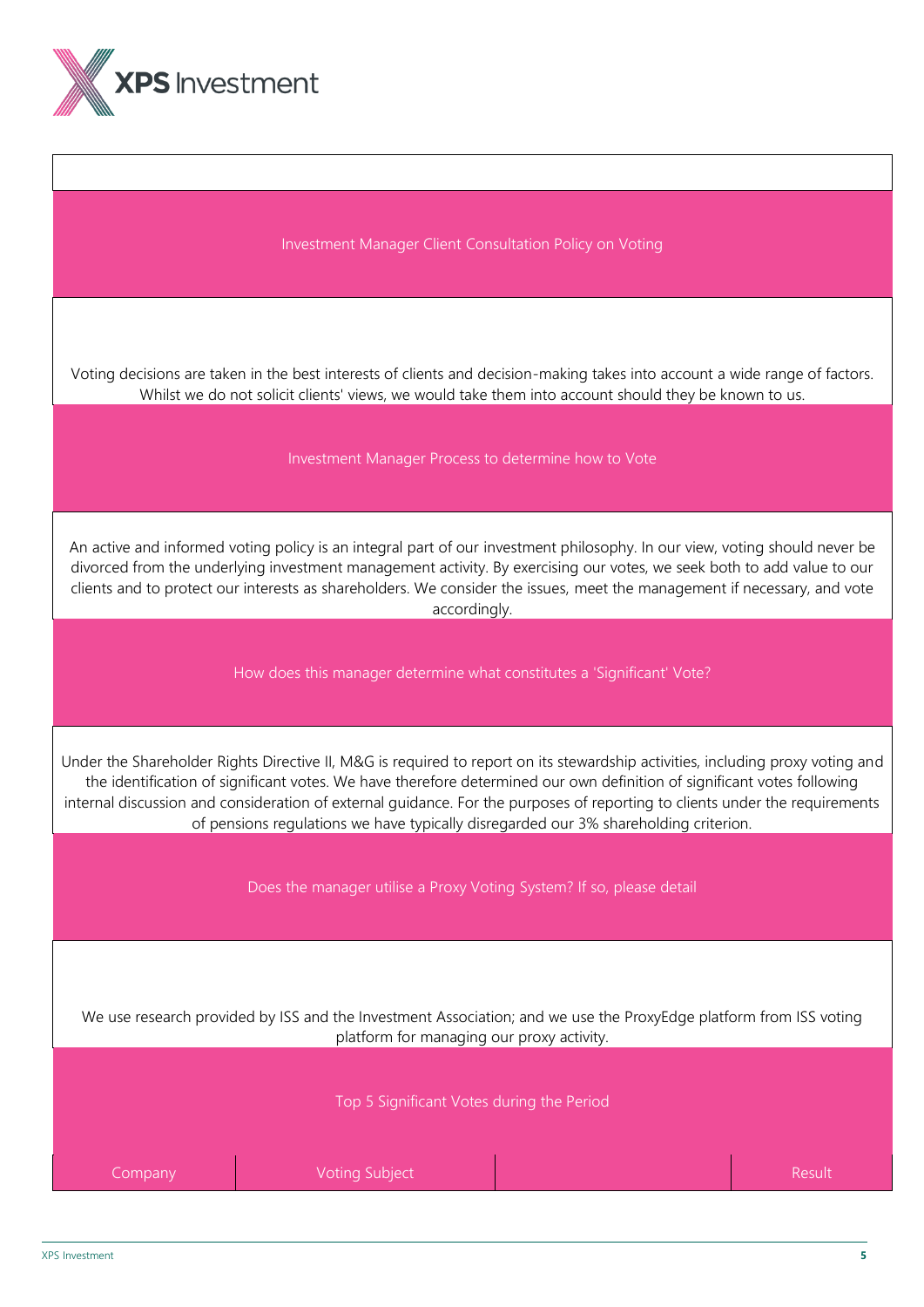

|                                            |                                                                                                                                                                                                                                                                                                                                                                               | How did the Investment<br>Manager Vote? |                                 |
|--------------------------------------------|-------------------------------------------------------------------------------------------------------------------------------------------------------------------------------------------------------------------------------------------------------------------------------------------------------------------------------------------------------------------------------|-----------------------------------------|---------------------------------|
| Apple inc                                  | Freedom of expression and access<br>to information                                                                                                                                                                                                                                                                                                                            | For                                     | Not in a position to<br>provide |
| The Bank of New York<br>Mellon Corporation | Require Shareholder Approval of<br>Bylaw Amendments Adopted by the<br><b>Board of Directors</b>                                                                                                                                                                                                                                                                               | For                                     | Not in a position to<br>provide |
| Wells Fargo and<br>Company                 | Shareholder approval for amending<br>the Bylaws                                                                                                                                                                                                                                                                                                                               | For                                     | Not in a position to<br>provide |
| Ford Motor Company                         | Approve Recapitalization Plan for all<br>Stock to Have One-vote per Share                                                                                                                                                                                                                                                                                                     | For                                     | Not in a position to<br>provide |
| JPMorgan Chase & Co.                       | Shareholder resolution requesting<br>that the Board issue a report<br>"describing how JPMorgan Chase<br>plans to respond to rising<br>reputational risks for the Company<br>and questions about its role in<br>society related to involvement in<br>Canadian oil sands production, oil<br>sands pipeline companies, and<br>Arctic oil and gas exploration and<br>production." | For                                     | Not in a position to<br>provide |

Prudential Europe Equity Passive Fund (underlying Fund; M&G Europe Equity Passive Fund):

Voting Information M&G Europe Equity Passive Fund The manager voted on 35.28% of resolutions of which they were eligible out of 7095 eligible votes. Investment Manager Client Consultation Policy on Voting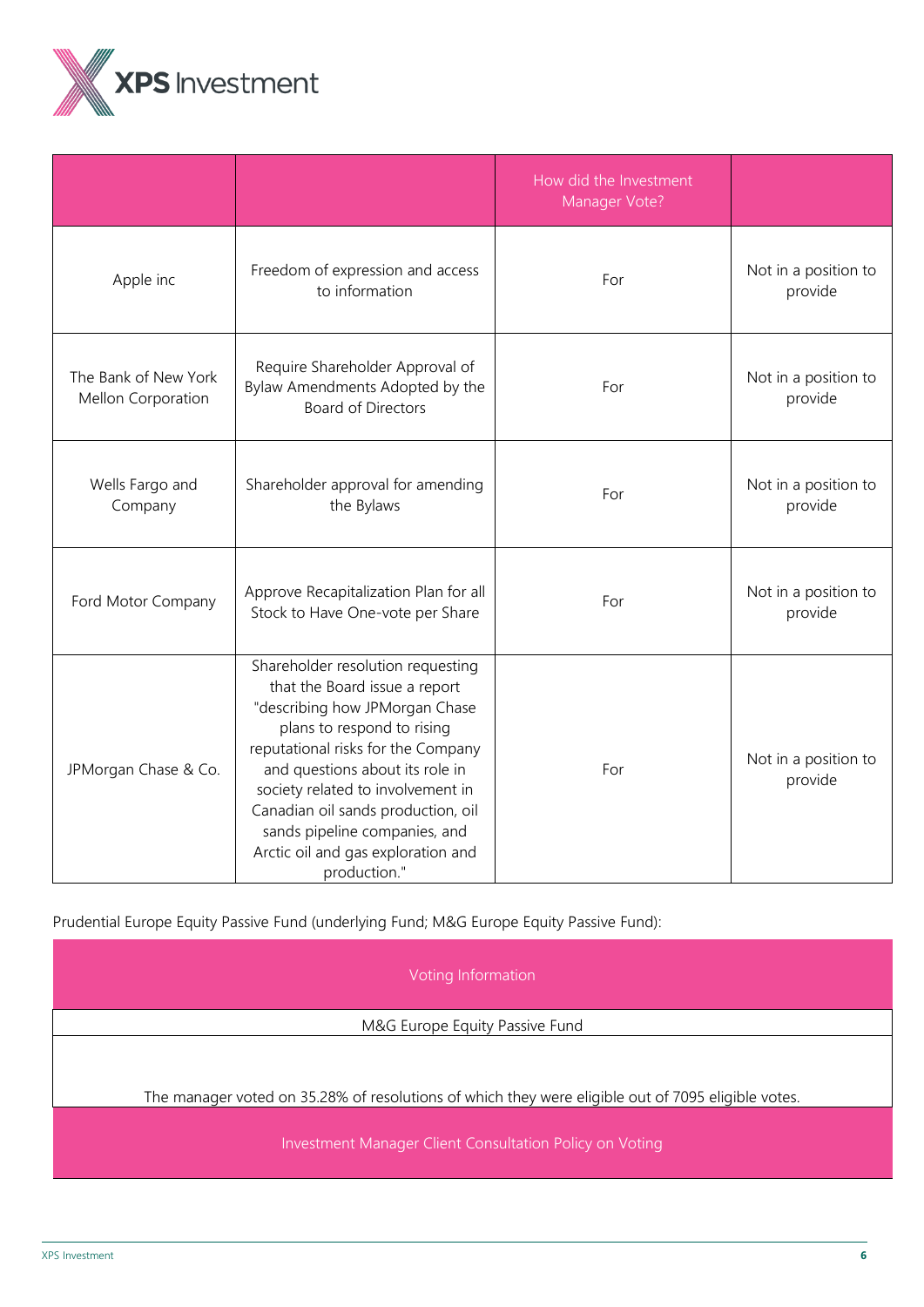

Voting decisions are taken in the best interests of clients and decision-making takes into account a wide range of factors. Whilst we do not solicit clients' views, we would take them into account should they be known to us.

#### Investment Manager Process to determine how to Vote

An active and informed voting policy is an integral part of our investment philosophy. In our view, voting should never be divorced from the underlying investment management activity. By exercising our votes, we seek both to add value to our clients and to protect our interests as shareholders. We consider the issues, meet the management if necessary, and vote accordingly.

How does this manager determine what constitutes a 'Significant' Vote?

Under the Shareholder Rights Directive II, M&G is required to report on its stewardship activities, including proxy voting and the identification of significant votes. We have therefore determined our own definition of significant votes following internal discussion and consideration of external guidance. For the purposes of reporting to clients under the requirements of pensions regulations we have typically disregarded our 3% shareholding criterion.

Does the manager utilise a Proxy Voting System? If so, please detail

We use research provided by ISS and the Investment Association; and we use the ProxyEdge platform from ISS voting platform for managing our proxy activity.

Top 5 Significant Votes during the Period

| Company    | <b>Voting Subject</b> | How did the Investment<br>Manager Vote? | Result |
|------------|-----------------------|-----------------------------------------|--------|
| Pandora AS |                       | Abstain                                 |        |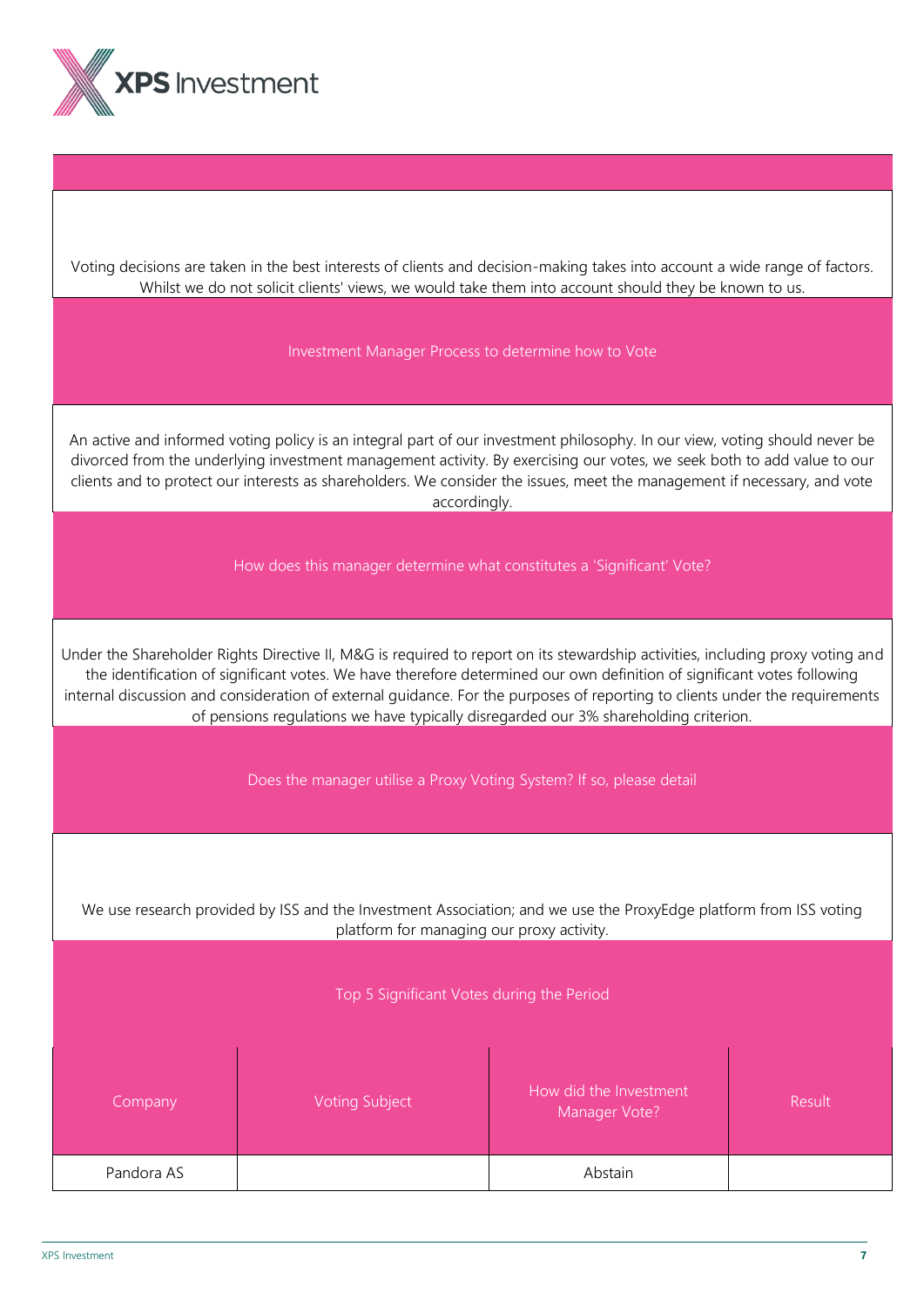

|                                       | Reelect Christian Frigast (Vice<br>Chair) as Director                                                                                                                                         |         | Not in a position to<br>provide |
|---------------------------------------|-----------------------------------------------------------------------------------------------------------------------------------------------------------------------------------------------|---------|---------------------------------|
| Banco Bilbao Vizcaya<br>Argentaria SA | Approve Discharge of Board                                                                                                                                                                    | Abstain | Not in a position to<br>provide |
| Endesa                                | Amend Articles of General Meeting<br>Regulations Re: Minimum Number<br>of Shares to Attend and Remote<br>and Electronic Participation                                                         | Against | Not in a position to<br>provide |
| Volkswagen AG                         | Approve Discharge of<br>Management Board                                                                                                                                                      | Against | Not in a position to<br>provide |
| <b>Total SA</b>                       | Instruct Company to Set and<br>Publish Targets for Greenhouse<br>Gas (GHG) Emissions Aligned with<br>the Goal of the Paris Climate<br>Agreement and Amend Article 19<br>of Bylaws Accordingly | Abstain | Not in a position to<br>provide |

Prudential Japan Equity Passive Fund (underlying fund; M&G Japan Equity Passive Fund):

Voting Information

M&G Japan Equity Passive Fund

The manager voted on 34.72% of resolutions of which they were eligible out of 4409 eligible votes.

Investment Manager Client Consultation Policy on Voting

Voting decisions are taken in the best interests of clients and decision-making takes into account a wide range of factors. Whilst we do not solicit clients' views, we would take them into account should they be known to us.

Investment Manager Process to determine how to Vote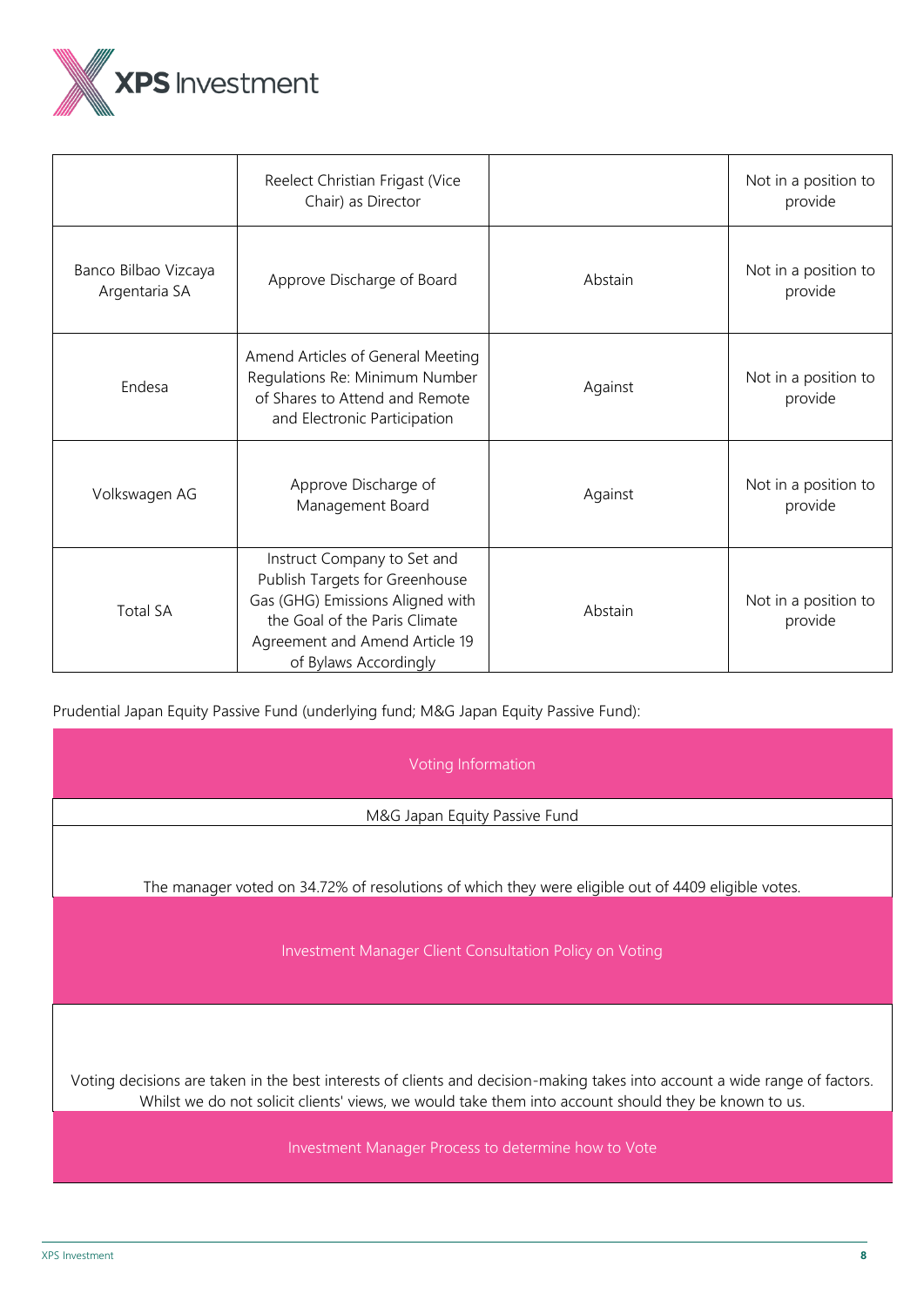

An active and informed voting policy is an integral part of our investment philosophy. In our view, voting should never be divorced from the underlying investment management activity. By exercising our votes, we seek both to add value to our clients and to protect our interests as shareholders. We consider the issues, meet the management if necessary, and vote accordingly.

How does this manager determine what constitutes a 'Significant' Vote?

Under the Shareholder Rights Directive II, M&G is required to report on its stewardship activities, including proxy voting and the identification of significant votes. We have therefore determined our own definition of significant votes following internal discussion and consideration of external guidance. For the purposes of reporting to clients under the requirements of pensions regulations we have typically disregarded our 3% shareholding criterion.

Does the manager utilise a Proxy Voting System? If so, please detail

We use research provided by ISS and the Investment Association; and we use the ProxyEdge platform from ISS voting platform for managing our proxy activity.

Top 5 Significant Votes during the Period

| Company                   | <b>Voting Subject</b>                                                         | How did the Investment Manager<br>Vote? | Result                          |
|---------------------------|-------------------------------------------------------------------------------|-----------------------------------------|---------------------------------|
| Z Holdings Corp.          | Approve Share Exchange<br>Agreement with LINE Demerger<br>Preparatory Company | Abstain                                 | Not in a position to<br>provide |
| Mitsubishi Electric Corp. | Elect Director Sakuyama, Masaki                                               | Abstain                                 | Not in a position to<br>provide |
|                           |                                                                               | For                                     |                                 |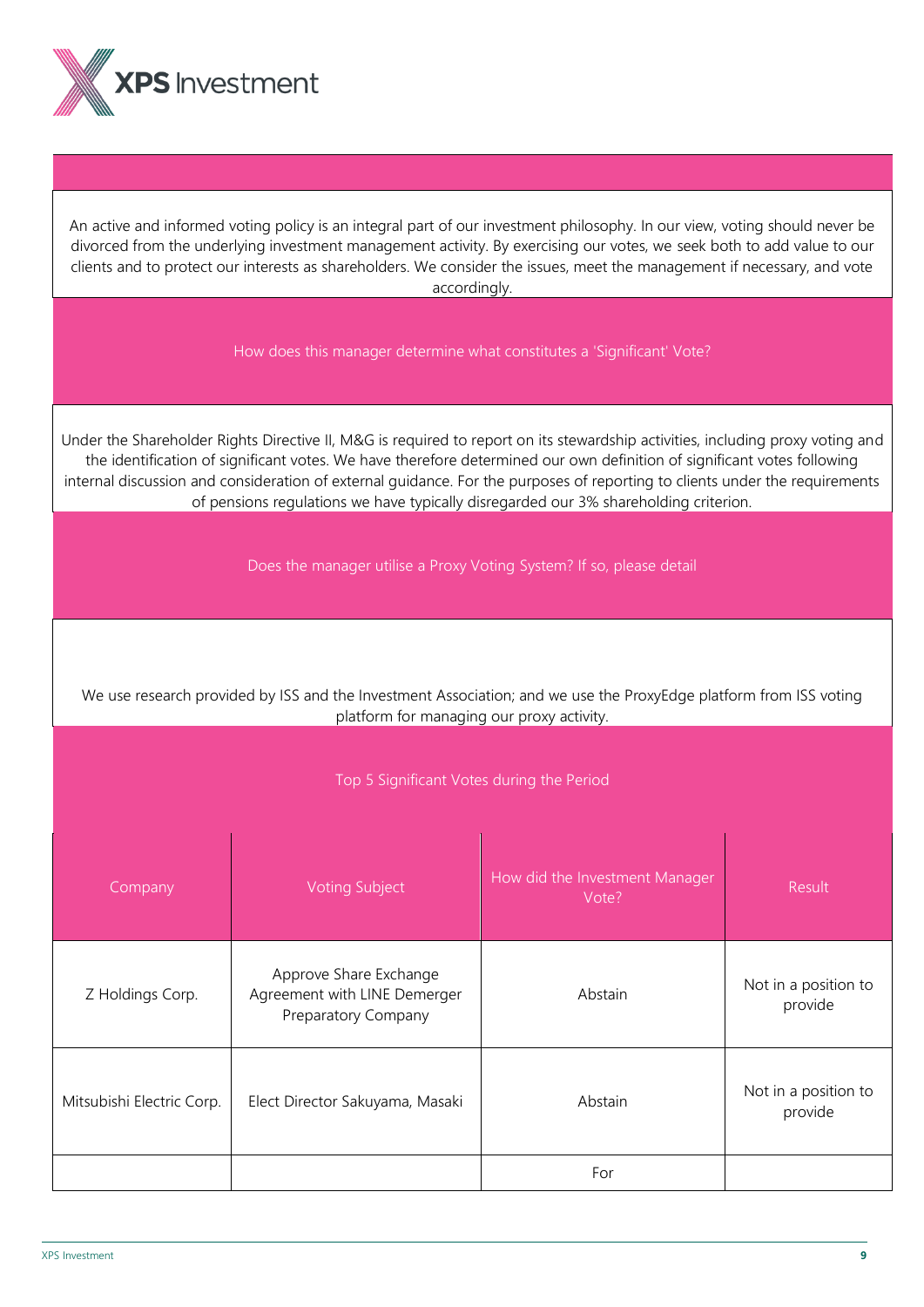

| Mizuho Financial<br>Group, Inc.        | Amend Articles to Disclose Plan<br><b>Outlining Company's Business</b><br>Strategy to Align Investments with<br>Goals of Paris Agreement |         | Not in a position to<br>provide |
|----------------------------------------|------------------------------------------------------------------------------------------------------------------------------------------|---------|---------------------------------|
| The Kansai Electric<br>Power Co., Inc. | Removal of Existing Board<br><b>Directors</b>                                                                                            | Abstain | Not in a position to<br>provide |
| Tokyo Electron Ltd.                    | Approve Annual Bonus Payment<br>for Directors and Statutory<br>Auditors                                                                  | Against | Not in a position to<br>provide |

Prudential Pacific Basin (ex-Japan) Equity Passive Fund (underlying fund; M&G Pacific Basin (ex-Japan) Equity Passive Fund):

| Voting Information                                                                                                                                                                                                                                                                                                                                                                               |  |  |  |
|--------------------------------------------------------------------------------------------------------------------------------------------------------------------------------------------------------------------------------------------------------------------------------------------------------------------------------------------------------------------------------------------------|--|--|--|
| M&G Pacific Basin Ex Japan Equity Passive Fund                                                                                                                                                                                                                                                                                                                                                   |  |  |  |
| The manager voted on 21.49% of resolutions of which they were eligible out of 3452 eligible votes.                                                                                                                                                                                                                                                                                               |  |  |  |
| Investment Manager Client Consultation Policy on Voting                                                                                                                                                                                                                                                                                                                                          |  |  |  |
| Voting decisions are taken in the best interests of clients and decision-making takes into account a wide range of factors.<br>Whilst we do not solicit clients' views, we would take them into account should they be known to us.                                                                                                                                                              |  |  |  |
| Investment Manager Process to determine how to Vote                                                                                                                                                                                                                                                                                                                                              |  |  |  |
| An active and informed voting policy is an integral part of our investment philosophy. In our view, voting should never be<br>divorced from the underlying investment management activity. By exercising our votes, we seek both to add value to our<br>clients and to protect our interests as shareholders. We consider the issues, meet the management if necessary, and vote<br>accordingly. |  |  |  |
| How does this manager determine what constitutes a 'Significant' Vote?                                                                                                                                                                                                                                                                                                                           |  |  |  |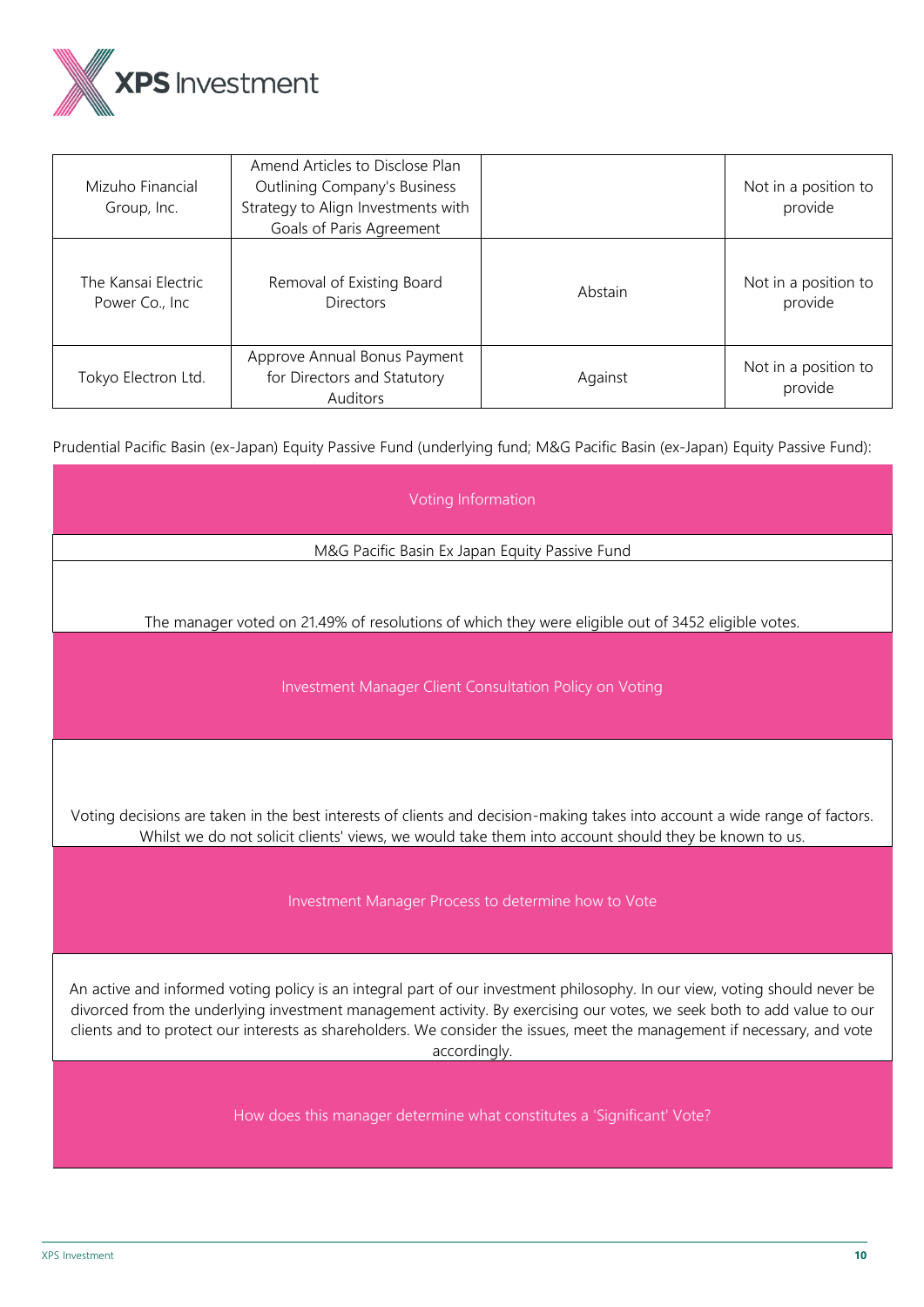

Under the Shareholder Rights Directive II, M&G is required to report on its stewardship activities, including proxy voting and the identification of significant votes. We have therefore determined our own definition of significant votes following internal discussion and consideration of external guidance. For the purposes of reporting to clients under the requirements of pensions regulations we have typically disregarded our 3% shareholding criterion.

Does the manager utilise a Proxy Voting System? If so, please detail

We use research provided by ISS and the Investment Association; and we use the ProxyEdge platform from ISS voting platform for managing our proxy activity.

Top 5 Significant Votes during the Period

| Company                                             | <b>Voting Subject</b>                                                                          | How did the Investment Manager<br>Vote?    | Result                          |
|-----------------------------------------------------|------------------------------------------------------------------------------------------------|--------------------------------------------|---------------------------------|
| Kerry Properties Limited                            | Approve Executive Share Option<br>Plan                                                         | Against                                    | Not in a position to<br>provide |
| <b>KB Financial Group</b>                           | Elect Shareholder Director<br>Nominee                                                          | Against                                    | Not in a position to<br>provide |
| Australia & New<br>Zealand Banking Group<br>Limited | Shareholder resolution: Approve<br><b>Transition Planning Disclosure</b>                       | Against                                    | Not in a position to<br>provide |
| National Australia Bank<br>Limited                  | Shareholder resolution: Approve<br><b>Transition Planning Disclosure</b>                       | Not in a position to<br>Against<br>provide |                                 |
| Harvey Norman<br>Holdings Limited                   | Approve the Amendments to the<br>Company's Constitution Re: Virtual<br><b>General Meetings</b> | Against                                    | Not in a position to<br>provide |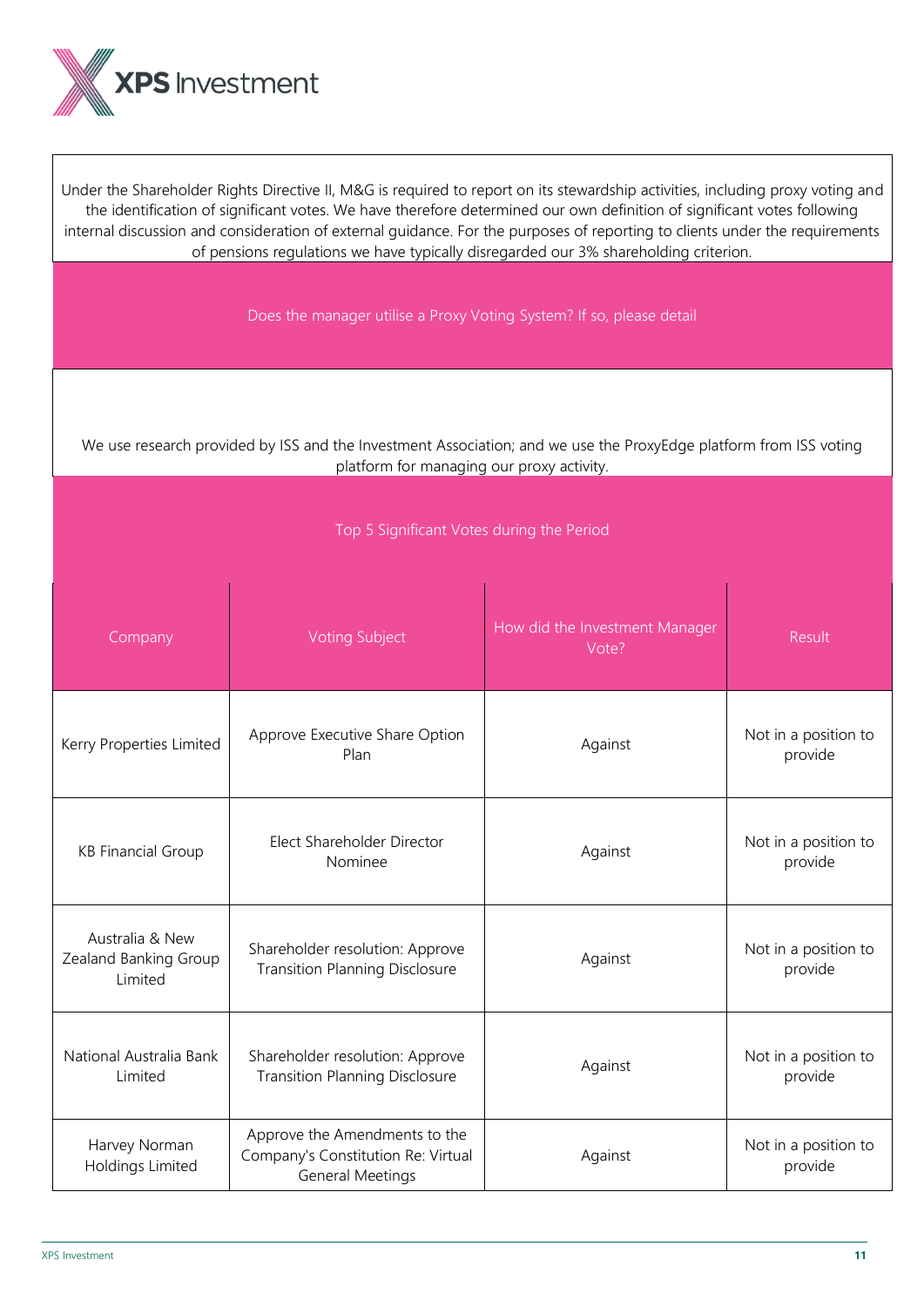

Prudential Dynamic Growth IV Fund. The equity funds underlying this multi asset fund are:

BlackRock Aquila Connect Japanese Equity BlackRock Aquila Connect Pacific Rim Equity BlackRock Aquila Connect US Equity BlackRock Aquila Connect UK Equity BlackRock Aquila Connect European Equity BlackRock Aquila Life Connect Emerging Markets

Voting Information

BlackRock Aquila Connect Japanese Equity

The manager voted on 100% of resolutions of which they were eligible out of 6290 eligible votes.

Investment Manager Client Consultation Policy on Voting

BlackRock's engagement priorities are global in nature and are informed by BlackRock's observations of governance related and market developments, as well as through dialogue with multiple stakeholders, including clients. BlackRock welcome discussions with its clients on engagement and voting topics and priorities to get its perspective and better understand which issues are important to them. If a client wants to implement their own voting policy, they will need to be in a segregated account. BlackRock's Investment Stewardship team would not implement the policy, but the client would engage a third-party voting execution platform to cast the votes.

Investment Manager Process to determine how to Vote

BlackRock's voting guidelines are market-specific to ensure it takes into account a company's unique circumstances by market, where relevant. BlackRock inform its vote decisions through research and engage as necessary. BlackRock's voting guidelines are intended to help clients and companies understand its thinking on key governance matters. They are the benchmark against which it assesses a company's approach to corporate governance and the items on the agenda to be voted on at the shareholder meeting.

How does this manager determine what constitutes a 'Significant' Vote?

During the period 1 January 2020 to 31 December 2020, BlackRock Investment Stewardship periodically published detailed explanations of specific key votes in "vote bulletins". These bulletins are intended to explain BlackRock's vote decision, including the analysis underpinning it and relevant engagement history when applicable, on certain high-profile proposals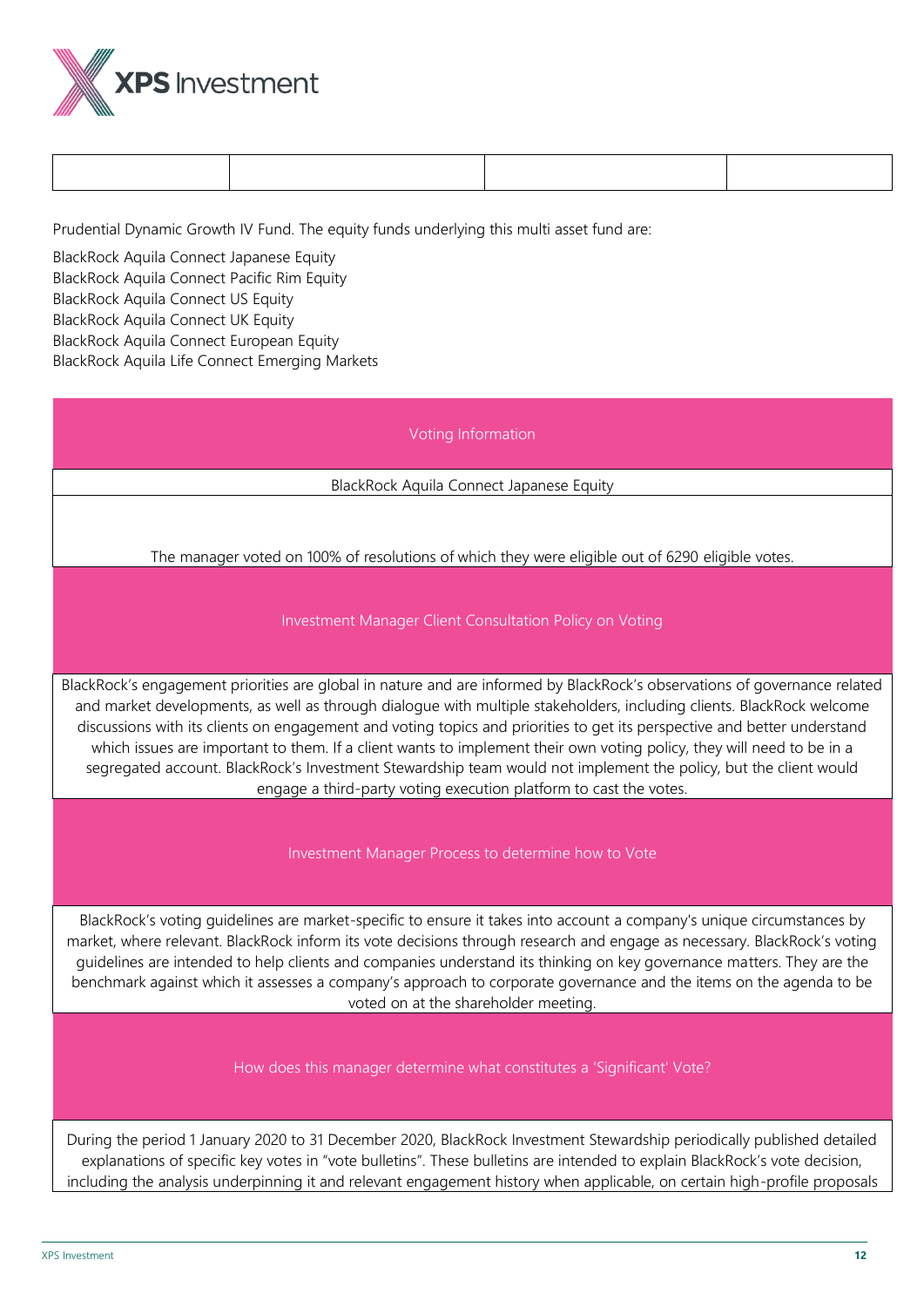

at company shareholder meetings. BlackRock make this information public shortly after the shareholder meeting, so clients and others can be aware of its vote determination when it is most relevant to them. BlackRock consider these vote bulletins to contain explanations of the most significant votes.

#### Does the manager utilise a Proxy Voting System? If so, please detail

BlackRock's proxy voting process is led by the BlackRock Investment Stewardship team (BIS), which consists of three regional teams – Americas ("AMRS"), Asia-Pacific ("APAC"), and Europe, Middle East and Africa ("EMEA"). Voting decisions are made by members of the BlackRock Investment Stewardship team with input from investment colleagues as required, in each case, in accordance with BlackRock's Global Corporate Governance and Engagement Principles and custom market specific voting guidelines. While BlackRock subscribe to research from the proxy advisory firms Institutional Shareholder Services (ISS) and Glass Lewis, it is just one among many inputs into its vote analysis process, and BlackRock do not blindly follow their recommendations on how to vote. BlackRock primarily use proxy research firms to synthesise corporate governance information and analysis into a concise, easily reviewable format so that its investment stewardship analysts can readily identify and prioritise those companies where its own additional research and engagement would be beneficial.

| Top 5 Significant Votes during the Period                                                                                                                                                                                                                                                                                                                                                                                                                                                                                                                       |                                                                                                                                                                                                                 |                                                   |                        |  |
|-----------------------------------------------------------------------------------------------------------------------------------------------------------------------------------------------------------------------------------------------------------------------------------------------------------------------------------------------------------------------------------------------------------------------------------------------------------------------------------------------------------------------------------------------------------------|-----------------------------------------------------------------------------------------------------------------------------------------------------------------------------------------------------------------|---------------------------------------------------|------------------------|--|
| Company                                                                                                                                                                                                                                                                                                                                                                                                                                                                                                                                                         | <b>Voting Subject</b>                                                                                                                                                                                           | How did the<br><b>Investment Manager</b><br>Vote? | Result                 |  |
| <b>MIZUHO FINANCIAL</b><br><b>GROUP INC</b>                                                                                                                                                                                                                                                                                                                                                                                                                                                                                                                     | Shareholder Proposal: Amend Articles to Disclose Plan<br>Outlining Company's Business Strategy to Align<br>Investments with Goals of Paris Agreement                                                            | Against                                           | <b>Not</b><br>Provided |  |
|                                                                                                                                                                                                                                                                                                                                                                                                                                                                                                                                                                 | BlackRock believe the company already have processes in place for mapping climate risk and since the shareholders<br>proposal was filed have put policies in place that cover this issue.                       |                                                   |                        |  |
| <b>TOSHIBA CORP</b>                                                                                                                                                                                                                                                                                                                                                                                                                                                                                                                                             | Approval Regarding Introduction of Response Policies for<br>the Tender Offer, etc. for Company Shares by Office<br>Support K.K. and Its Subsidiaries and the Allotment of Share<br>Options without Contribution | Favour                                            | Not<br>Provided        |  |
| BlackRock carefully considered the conditions of the tender offer and the public statements made by the bidder, who<br>sought a 43.8% stake in the company. BlackRock compared these with the company's long-term vision and the mid-term<br>action plans, which involve enhancements in corporate governance practices, and the commitment from the board to<br>deliver on these plans. BlackRock will continue to engage with the management and the board to monitor progress on the<br>delivery of the mid-term plan and corporate governance improvements. |                                                                                                                                                                                                                 |                                                   |                        |  |

Voting Information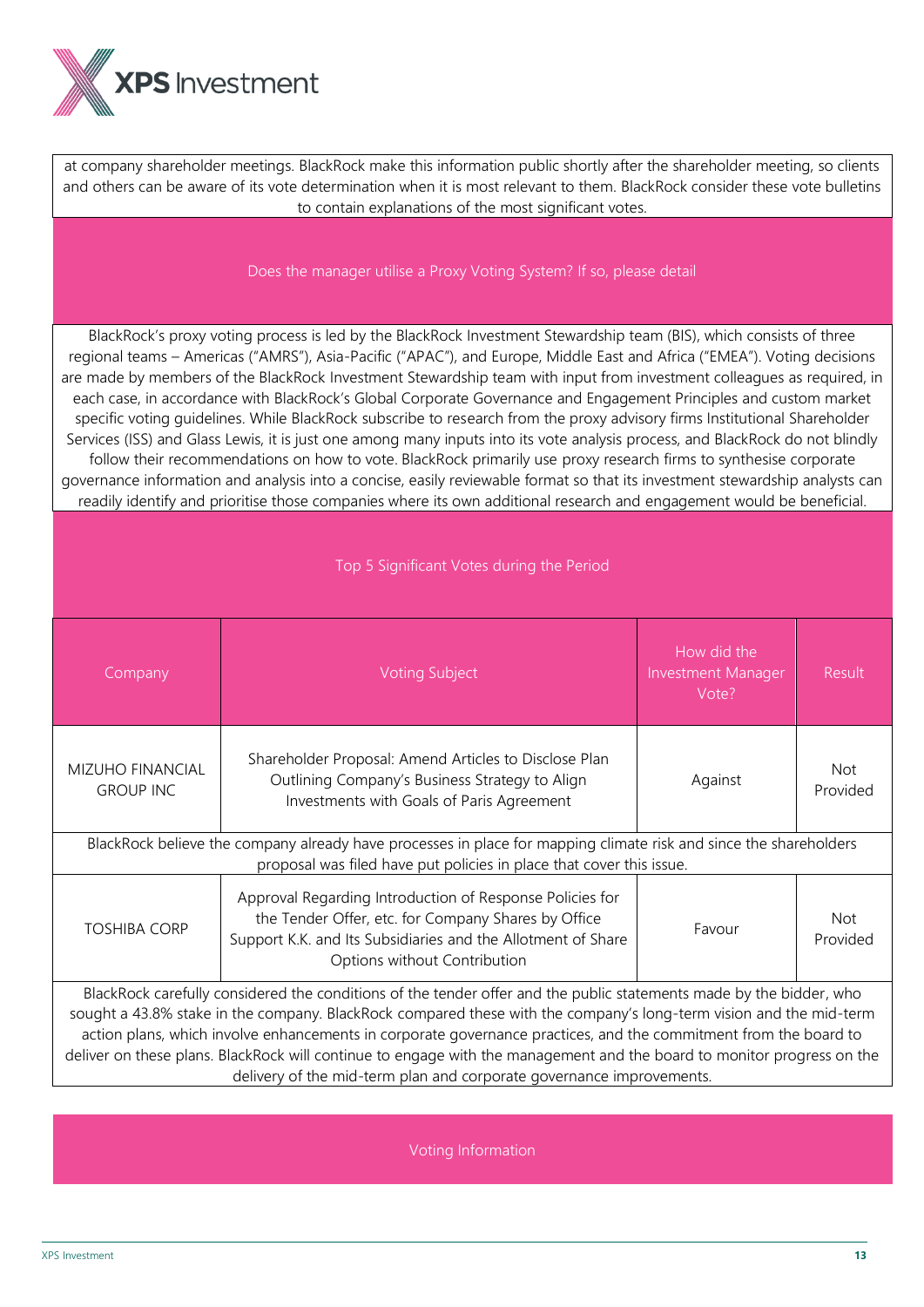

## BlackRock Aquila Connect Pacific Rim Equity

The manager voted on 99.62% of resolutions of which they were eligible out of 3133 eligible votes.

## Investment Manager Client Consultation Policy on Voting

BlackRock's engagement priorities are global in nature and are informed by BlackRock's observations of governance related and market developments, as well as through dialogue with multiple stakeholders, including clients. BlackRock welcome discussions with its clients on engagement and voting topics and priorities to get its perspective and better understand which issues are important to them. If a client wants to implement their own voting policy, they will need to be in a segregated account. BlackRock's Investment Stewardship team would not implement the policy, but the client would engage a third-party voting execution platform to cast the votes.

Investment Manager Process to determine how to Vote

BlackRock's voting guidelines are market-specific to ensure it takes into account a company's unique circumstances by market, where relevant. BlackRock inform its vote decisions through research and engage as necessary. BlackRock's voting guidelines are intended to help clients and companies understand its thinking on key governance matters. They are the benchmark against which it assesses a company's approach to corporate governance and the items on the agenda to be voted on at the shareholder meeting.

How does this manager determine what constitutes a 'Significant' Vote?

During the period 1 January 2020 to 31 December 2020, BlackRock Investment Stewardship periodically published detailed explanations of specific key votes in "vote bulletins". These bulletins are intended to explain BlackRock's vote decision, including the analysis underpinning it and relevant engagement history when applicable, on certain high-profile proposals at company shareholder meetings. BlackRock make this information public shortly after the shareholder meeting, so clients and others can be aware of its vote determination when it is most relevant to them. BlackRock consider these vote bulletins to contain explanations of the most significant votes.

Does the manager utilise a Proxy Voting System? If so, please detail

BlackRock's proxy voting process is led by the BlackRock Investment Stewardship team (BIS), which consists of three regional teams – Americas ("AMRS"), Asia-Pacific ("APAC"), and Europe, Middle East and Africa ("EMEA"). Voting decisions are made by members of the BlackRock Investment Stewardship team with input from investment colleagues as required, in each case, in accordance with BlackRock's Global Corporate Governance and Engagement Principles and custom market specific voting guidelines. While BlackRock subscribe to research from the proxy advisory firms Institutional Shareholder Services (ISS) and Glass Lewis, it is just one among many inputs into its vote analysis process, and BlackRock do not blindly follow their recommendations on how to vote. BlackRock primarily use proxy research firms to synthesise corporate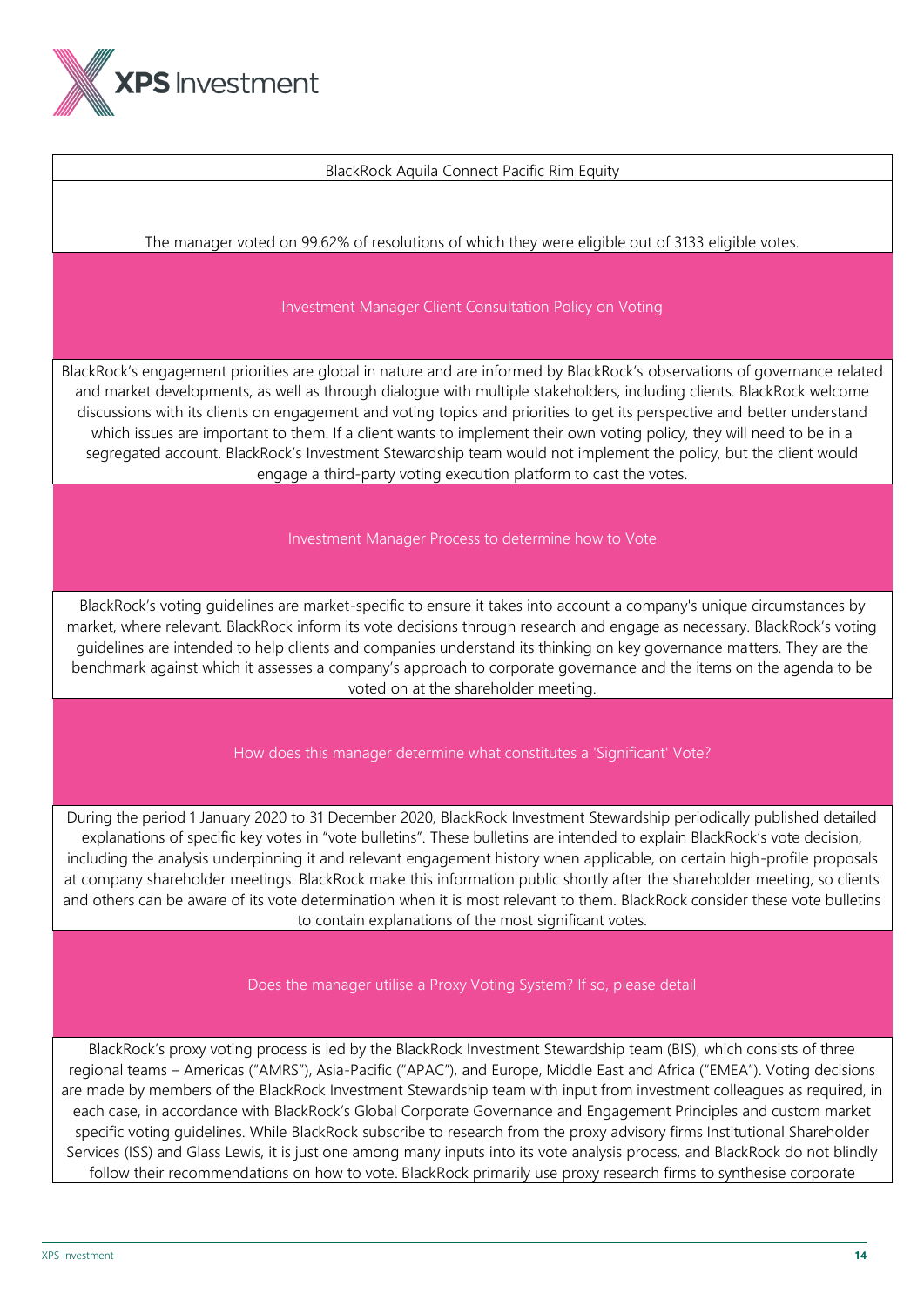

| governance information and analysis into a concise, easily reviewable format so that its investment stewardship analysts can<br>readily identify and prioritise those companies where its own additional research and engagement would be beneficial.                                                                                                                                                                                                                                                                               |                                                                                                                                                                                                                                                                                                                                                                                                                                                                                                         |                                                   |                        |  |
|-------------------------------------------------------------------------------------------------------------------------------------------------------------------------------------------------------------------------------------------------------------------------------------------------------------------------------------------------------------------------------------------------------------------------------------------------------------------------------------------------------------------------------------|---------------------------------------------------------------------------------------------------------------------------------------------------------------------------------------------------------------------------------------------------------------------------------------------------------------------------------------------------------------------------------------------------------------------------------------------------------------------------------------------------------|---------------------------------------------------|------------------------|--|
| Top 5 Significant Votes during the Period                                                                                                                                                                                                                                                                                                                                                                                                                                                                                           |                                                                                                                                                                                                                                                                                                                                                                                                                                                                                                         |                                                   |                        |  |
| Company                                                                                                                                                                                                                                                                                                                                                                                                                                                                                                                             | <b>Voting Subject</b>                                                                                                                                                                                                                                                                                                                                                                                                                                                                                   | How did the<br><b>Investment Manager</b><br>Vote? | <b>Result</b>          |  |
| <b>AGL ENERGY LTD</b>                                                                                                                                                                                                                                                                                                                                                                                                                                                                                                               | Approve Coal Closure Dates                                                                                                                                                                                                                                                                                                                                                                                                                                                                              | For                                               | Not<br>Provided        |  |
|                                                                                                                                                                                                                                                                                                                                                                                                                                                                                                                                     | BlackRock continue to encourage AGL to continue to develop its strategy to transition its business model to operating<br>under a 1.5-degrees scenario and position itself to respond to the continued evolution of the energy sector and policy<br>environment in Australia longer term. This included voting for the company to align the closure dates of their coalfired<br>power stations with a strategy to limit the increase in global temperatures to 1.5°C above preindustrial levels.         |                                                   |                        |  |
| <b>WOODSIDE</b><br>PETROLEUM LTD                                                                                                                                                                                                                                                                                                                                                                                                                                                                                                    | Ordinary Resolution on Paris Goals and Targets<br>Ordinary Resolution on Climate-Related Lobbying                                                                                                                                                                                                                                                                                                                                                                                                       | Against                                           | Not<br>Provided        |  |
|                                                                                                                                                                                                                                                                                                                                                                                                                                                                                                                                     | BlackRock believe the company recognises the priority it must place on carbon disclosure and reduction targets and is<br>already consistent with its public position on climate change. BlackRock will continue to engage with the board and<br>management of Woodside on a range of governance and material sustainability issues, including its long-term ambition for<br>carbon neutrality. BlackRock will also monitor and provide feedback on the relevant disclosures and targets once published. |                                                   |                        |  |
| <b>KOREA ELECTRIC</b><br>POWER CORP                                                                                                                                                                                                                                                                                                                                                                                                                                                                                                 | Elect the Inside Director and Member of the Audit<br>Committee                                                                                                                                                                                                                                                                                                                                                                                                                                          | For                                               | <b>Not</b><br>Provided |  |
| BlackRock continue to have concerns with the coal-fired power plant projects KEPCO continues to pursue in Indonesia and<br>Vietnam and the contradiction these projects present with the company's stated climate strategy and announcement to<br>stop all future coal projects. BlackRock will continue to engage with the company on the financial and environmental risks<br>associated with both and seek adequate disclosure regarding the plans and anticipated timeline for the conversion and /or<br>termination of plants. |                                                                                                                                                                                                                                                                                                                                                                                                                                                                                                         |                                                   |                        |  |
| <b>NATIONAL</b><br>AUSTRALIA BANK LTD                                                                                                                                                                                                                                                                                                                                                                                                                                                                                               | <b>Transition Planning Disclosure</b>                                                                                                                                                                                                                                                                                                                                                                                                                                                                   | For                                               | Not<br>Provided        |  |
| BlackRock may support a shareholder proposal that addresses material business risks, even if management is on track, but<br>we believe that voting in favour might accelerate their progress and the shareholder proposal is reasonable and not unduly<br>constraining to management, including regarding disclosing strategies and targets to reduce exposure to fossil fuel (oil,<br>gas, coal) assets in line with the climate goals of the Paris Agreement.                                                                     |                                                                                                                                                                                                                                                                                                                                                                                                                                                                                                         |                                                   |                        |  |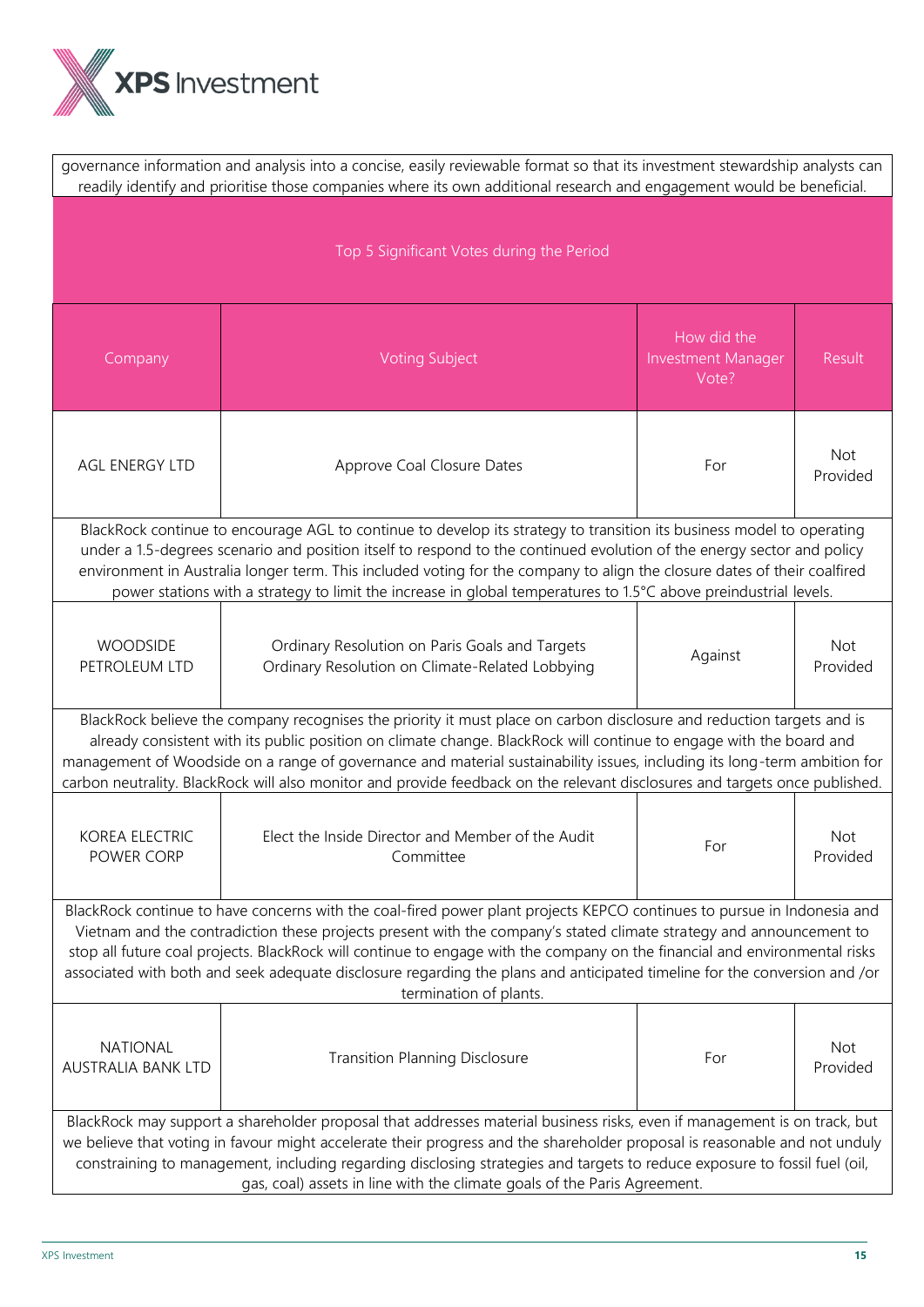

| ORIGIN ENERGY LTD                                                                                                                                                                                                                                                                                                                                                                                                                                                                                         | Consent and Fracking | Against | <b>Not</b><br>Provided |  |  |
|-----------------------------------------------------------------------------------------------------------------------------------------------------------------------------------------------------------------------------------------------------------------------------------------------------------------------------------------------------------------------------------------------------------------------------------------------------------------------------------------------------------|----------------------|---------|------------------------|--|--|
| BIS believes that Free, Prior and Informed Consent (FPIC) is critical in ensuring the rights of Aboriginal peoples and has<br>highlighted the importance of robust community engagement by companies seeking access to traditional lands. BlackRock<br>believe that Origin has demonstrated adequate business practices related to its fracking operations, based on our analysis<br>of the company's disclosures and our engagement, and has made appropriate efforts to procure consent from the Native |                      |         |                        |  |  |
| Titleholders for its exploration projects.                                                                                                                                                                                                                                                                                                                                                                                                                                                                |                      |         |                        |  |  |
|                                                                                                                                                                                                                                                                                                                                                                                                                                                                                                           |                      |         |                        |  |  |

Voting Information

BlackRock Aquila Connect US Equity

The manager voted on 100% of resolutions of which they were eligible out of 7588 eligible votes.

## Investment Manager Client Consultation Policy on Voting

BlackRock's engagement priorities are global in nature and are informed by BlackRock's observations of governance related and market developments, as well as through dialogue with multiple stakeholders, including clients. BlackRock welcome discussions with its clients on engagement and voting topics and priorities to get its perspective and better understand which issues are important to them. If a client wants to implement their own voting policy, they will need to be in a segregated account. BlackRock's Investment Stewardship team would not implement the policy, but the client would engage a third-party voting execution platform to cast the votes.

Investment Manager Process to determine how to Vote

BlackRock's voting guidelines are market-specific to ensure it takes into account a company's unique circumstances by market, where relevant. BlackRock inform its vote decisions through research and engage as necessary. BlackRock's voting guidelines are intended to help clients and companies understand its thinking on key governance matters. They are the benchmark against which it assesses a company's approach to corporate governance and the items on the agenda to be voted on at the shareholder meeting.

How does this manager determine what constitutes a 'Significant' Vote?

During the period 1 January 2020 to 31 December 2020, BlackRock Investment Stewardship periodically published detailed explanations of specific key votes in "vote bulletins". These bulletins are intended to explain BlackRock's vote decision, including the analysis underpinning it and relevant engagement history when applicable, on certain high-profile proposals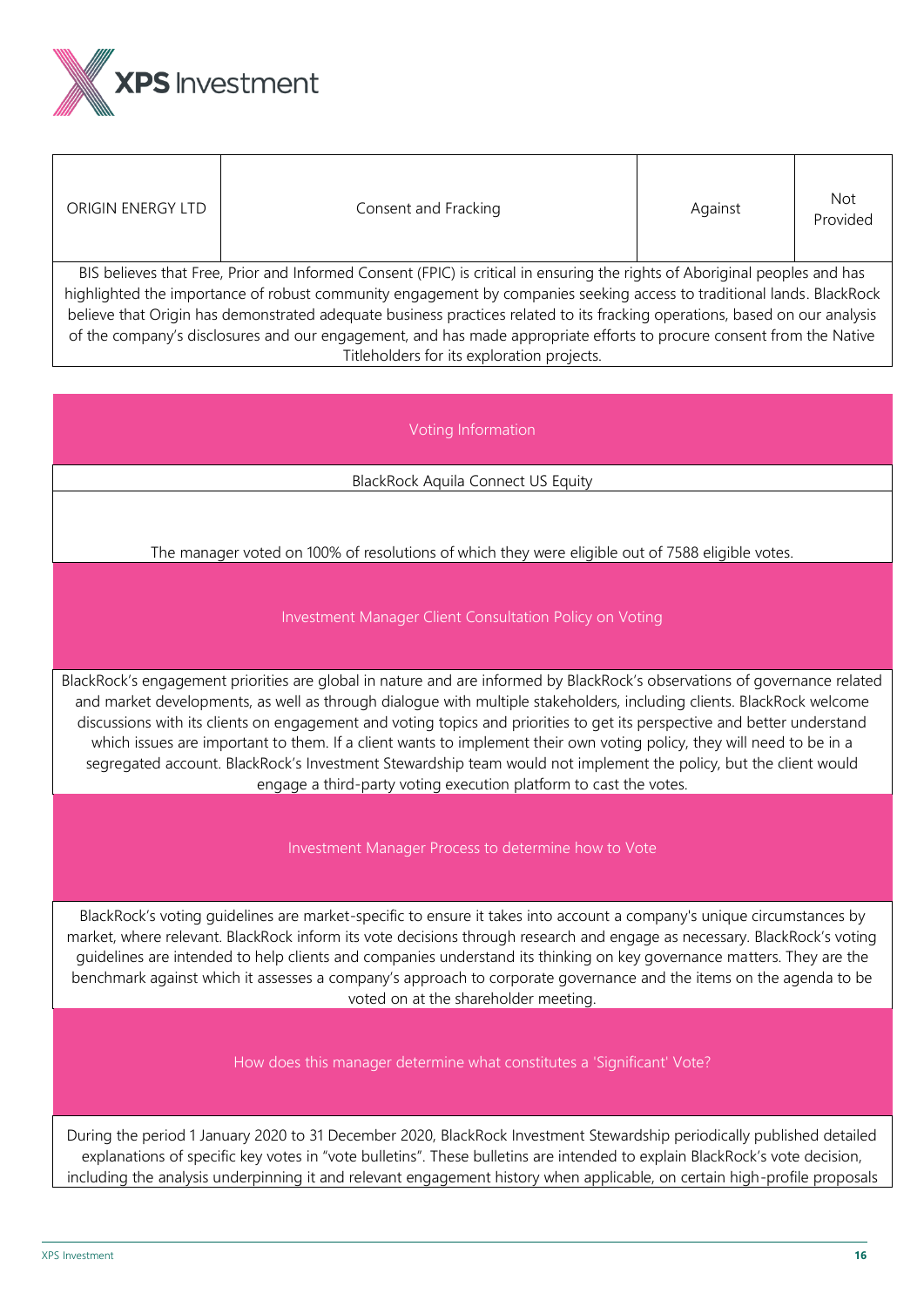

at company shareholder meetings. BlackRock make this information public shortly after the shareholder meeting, so clients and others can be aware of its vote determination when it is most relevant to them. BlackRock consider these vote bulletins to contain explanations of the most significant votes.

#### Does the manager utilise a Proxy Voting System? If so, please detail

BlackRock's proxy voting process is led by the BlackRock Investment Stewardship team (BIS), which consists of three regional teams – Americas ("AMRS"), Asia-Pacific ("APAC"), and Europe, Middle East and Africa ("EMEA"). Voting decisions are made by members of the BlackRock Investment Stewardship team with input from investment colleagues as required, in each case, in accordance with BlackRock's Global Corporate Governance and Engagement Principles and custom market specific voting guidelines. While BlackRock subscribe to research from the proxy advisory firms Institutional Shareholder Services (ISS) and Glass Lewis, it is just one among many inputs into its vote analysis process, and BlackRock do not blindly follow their recommendations on how to vote. BlackRock primarily use proxy research firms to synthesise corporate governance information and analysis into a concise, easily reviewable format so that its investment stewardship analysts can readily identify and prioritise those companies where its own additional research and engagement would be beneficial.

| Top 5 Significant Votes during the Period                                                                                                                                                                                                                                                                                                                                                                                                                                                                                                                                                                                 |                                                                                                               |                                            |              |  |
|---------------------------------------------------------------------------------------------------------------------------------------------------------------------------------------------------------------------------------------------------------------------------------------------------------------------------------------------------------------------------------------------------------------------------------------------------------------------------------------------------------------------------------------------------------------------------------------------------------------------------|---------------------------------------------------------------------------------------------------------------|--------------------------------------------|--------------|--|
| Company                                                                                                                                                                                                                                                                                                                                                                                                                                                                                                                                                                                                                   | <b>Voting Subject</b>                                                                                         | How did the<br>Investment<br>Manager Vote? | Result       |  |
| <b>EXXON MOBIL</b><br>CORP                                                                                                                                                                                                                                                                                                                                                                                                                                                                                                                                                                                                | Require Independent Board Chair                                                                               | For                                        | Not Provided |  |
| BIS typically defers to the board to establish the appropriate structure of governance. Their governance and voting<br>guidelines do not normally necessitate an Independent Chair so long as there is evidence of strong independence in the<br>boardroom that is facilitated by a Lead Independent Director. However, BlackRock had concern that their previous voting<br>action had not produced the substantiate action expected given the material climate risks facing the company. BlackRock<br>believe board independence may encourage progress on robust GHG emissions reduction target setting and disclosure. |                                                                                                               |                                            |              |  |
| <b>CHEVRON CORP</b>                                                                                                                                                                                                                                                                                                                                                                                                                                                                                                                                                                                                       | Report on Climate Lobbying Aligned with Paris<br>Agreement Goals Board Recommendation                         | For                                        | Not Provided |  |
| Blackrock believe enhanced disclosure will help investors better understand the company's political activities in the context                                                                                                                                                                                                                                                                                                                                                                                                                                                                                             |                                                                                                               |                                            |              |  |
| of policy that supports the transition to a lower carbon economy, to provide greater context for investors and build on their<br>current actions. BlackRock will vote, were appropriate, in line with their view that the risks of climate change and the                                                                                                                                                                                                                                                                                                                                                                 |                                                                                                               |                                            |              |  |
|                                                                                                                                                                                                                                                                                                                                                                                                                                                                                                                                                                                                                           | transition to a lower carbon economy present material regulatory, reputational, and legal risks to companies. |                                            |              |  |
|                                                                                                                                                                                                                                                                                                                                                                                                                                                                                                                                                                                                                           |                                                                                                               | For                                        | Not Provided |  |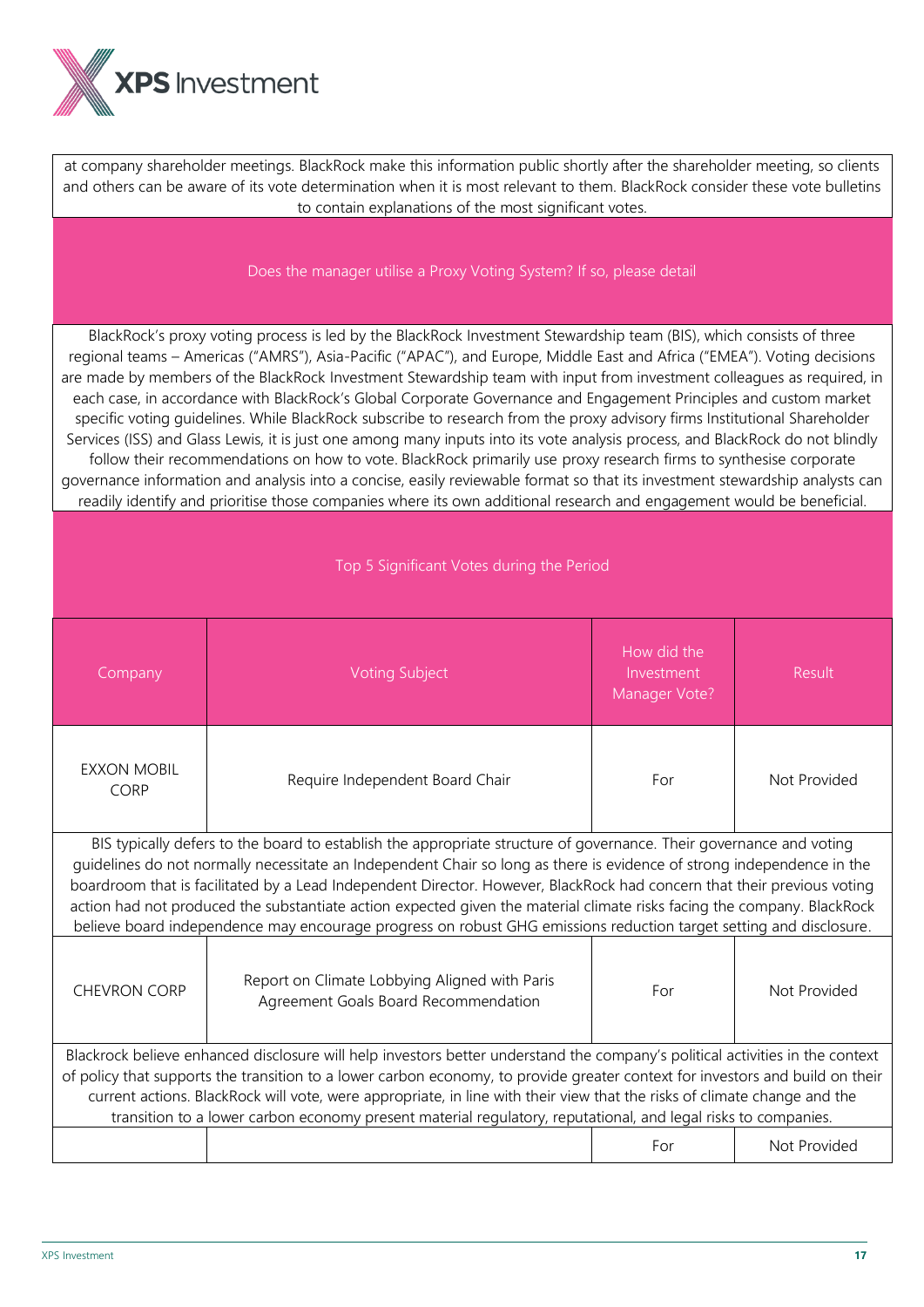

| FACEBOOK CLASS A<br><b>INC</b>                                                                                                                                                                                                                                                                                                                                                                                                                                                                                                                                                                                                                                                                                                                                                                                   | Shareholder Proposal to Approve Recapitalization Plan<br>for all Stock to Have One-vote per Share                                                                                                                                                                                                                                                                               |         |                                                                                                    |  |
|------------------------------------------------------------------------------------------------------------------------------------------------------------------------------------------------------------------------------------------------------------------------------------------------------------------------------------------------------------------------------------------------------------------------------------------------------------------------------------------------------------------------------------------------------------------------------------------------------------------------------------------------------------------------------------------------------------------------------------------------------------------------------------------------------------------|---------------------------------------------------------------------------------------------------------------------------------------------------------------------------------------------------------------------------------------------------------------------------------------------------------------------------------------------------------------------------------|---------|----------------------------------------------------------------------------------------------------|--|
|                                                                                                                                                                                                                                                                                                                                                                                                                                                                                                                                                                                                                                                                                                                                                                                                                  | BlackRock strongly prefer a "one vote for one share" capital structure for publicly-traded companies as it provides control<br>proportionate to shareholders' capital at risk and is thus more aligned with our clients' interests. BlackRock believe dual<br>class share capital structures should have a specific and limited duration for well-established public companies. |         |                                                                                                    |  |
| <b>CHENIERE ENERGY</b><br><b>INC</b>                                                                                                                                                                                                                                                                                                                                                                                                                                                                                                                                                                                                                                                                                                                                                                             | <b>Elect Directors</b>                                                                                                                                                                                                                                                                                                                                                          | Against | Not Provided                                                                                       |  |
| BIS continue to vote in line with their approach of holding directors accountable when a company is not effectively<br>addressing a material issue likely to impact its ability to deliver sustainable long-term value, including in relation to<br>insufficient progress on climate-related reporting. In addition, BlackRock believe non-CEO directors should limit themselves<br>to serving on a total of no more than four public company boards. BlackRock will continue to engage with the company on<br>its full range of governance practices and review the company's forthcoming disclosures.                                                                                                                                                                                                          |                                                                                                                                                                                                                                                                                                                                                                                 |         |                                                                                                    |  |
| <b>JB HUNT</b><br><b>TRANSPORT</b><br><b>SERVICES INC</b>                                                                                                                                                                                                                                                                                                                                                                                                                                                                                                                                                                                                                                                                                                                                                        | Report on Political Contributions<br>Report on Climate Change Initiatives                                                                                                                                                                                                                                                                                                       | Against | JBHT published a<br>SASB-aligned<br>sustainability report<br>disclosing key<br>operational metrics |  |
| BIS has engaged with representatives of JBHT's management team on a regular basis to evaluate the board and<br>management team's oversight of risks related to climate change and political spending and to advocate for more robust<br>reporting. Over the past year the company has made significant progress advancing its sustainability initiatives and<br>improving its public disclosures, including a more detailed articulation of management oversight, reporting frequency, and<br>strategy integration. BlackRock will continue to engage with the company to encourage enhanced reporting and action.<br>Where BlackRock do not see progress, they will hold members of the relevant committee, or the most senior non-executive<br>director, accountable at next year's annual shareholder meeting |                                                                                                                                                                                                                                                                                                                                                                                 |         |                                                                                                    |  |

Voting Information

BlackRock Aquila Connect UK Equity

The manager voted on 97.12% of resolutions of which they were eligible out of 15622 eligible votes.

Investment Manager Client Consultation Policy on Voting

BlackRock's engagement priorities are global in nature and are informed by BlackRock's observations of governance related and market developments, as well as through dialogue with multiple stakeholders, including clients. BlackRock welcome discussions with its clients on engagement and voting topics and priorities to get its perspective and better understand which issues are important to them. If a client wants to implement their own voting policy, they will need to be in a segregated account. BlackRock's Investment Stewardship team would not implement the policy, but the client would engage a third-party voting execution platform to cast the votes.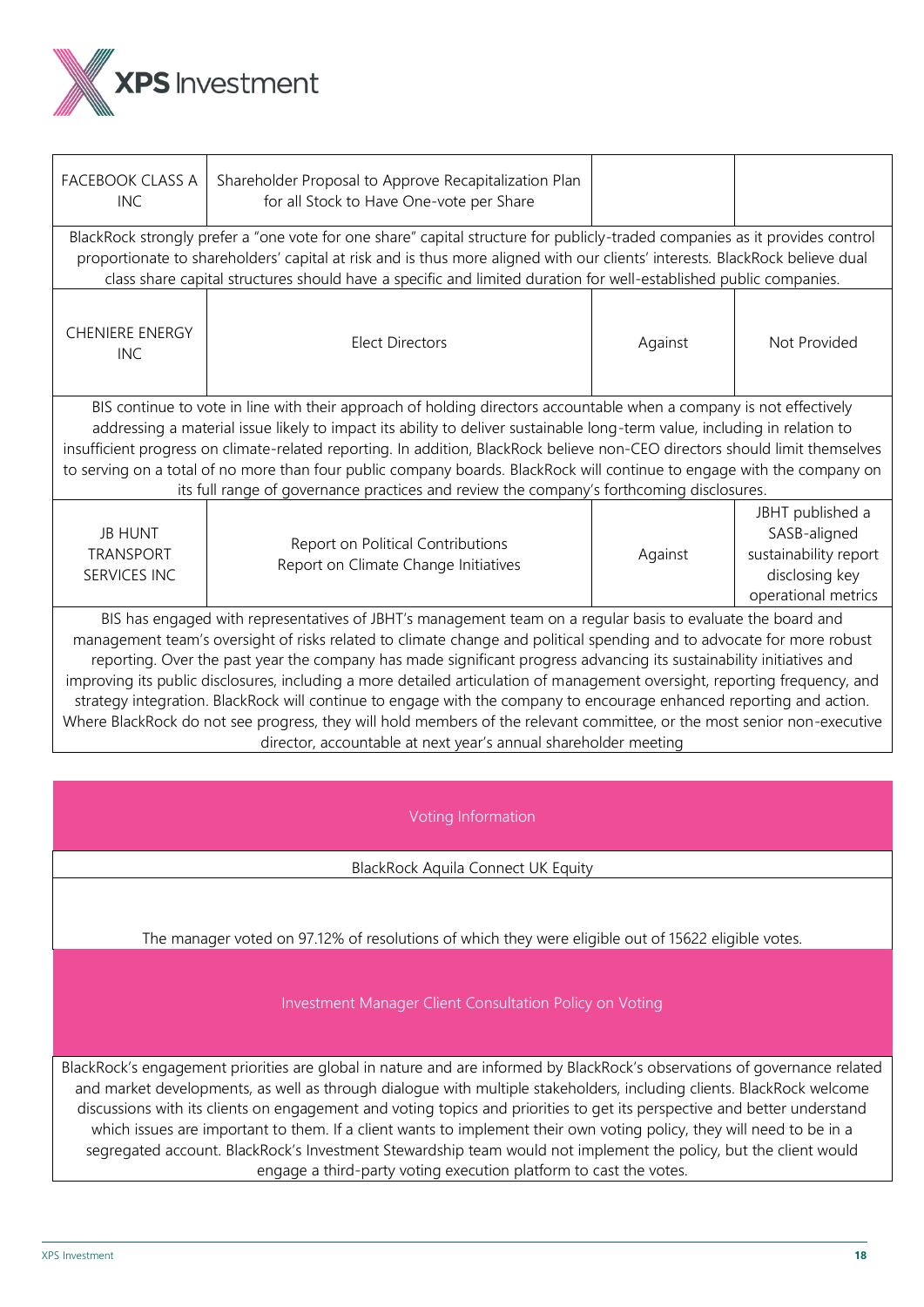

#### Investment Manager Process to determine how to Vote

BlackRock's voting guidelines are market-specific to ensure it takes into account a company's unique circumstances by market, where relevant. BlackRock inform its vote decisions through research and engage as necessary. BlackRock's voting guidelines are intended to help clients and companies understand its thinking on key governance matters. They are the benchmark against which it assesses a company's approach to corporate governance and the items on the agenda to be voted on at the shareholder meeting.

## How does this manager determine what constitutes a 'Significant' Vote?

During the period 1 January 2020 to 31 December 2020, BlackRock Investment Stewardship periodically published detailed explanations of specific key votes in "vote bulletins". These bulletins are intended to explain BlackRock's vote decision, including the analysis underpinning it and relevant engagement history when applicable, on certain high-profile proposals at company shareholder meetings. BlackRock make this information public shortly after the shareholder meeting, so clients and others can be aware of its vote determination when it is most relevant to them. BlackRock consider these vote bulletins to contain explanations of the most significant votes.

## Does the manager utilise a Proxy Voting System? If so, please detail

BlackRock's proxy voting process is led by the BlackRock Investment Stewardship team (BIS), which consists of three regional teams – Americas ("AMRS"), Asia-Pacific ("APAC"), and Europe, Middle East and Africa ("EMEA"). Voting decisions are made by members of the BlackRock Investment Stewardship team with input from investment colleagues as required, in each case, in accordance with BlackRock's Global Corporate Governance and Engagement Principles and custom market specific voting guidelines. While BlackRock subscribe to research from the proxy advisory firms Institutional Shareholder Services (ISS) and Glass Lewis, it is just one among many inputs into its vote analysis process, and BlackRock do not blindly follow their recommendations on how to vote. BlackRock primarily use proxy research firms to synthesise corporate governance information and analysis into a concise, easily reviewable format so that its investment stewardship analysts can readily identify and prioritise those companies where its own additional research and engagement would be beneficial.

#### Top 5 Significant Votes during the Period

| Company          | <b>Voting Subject</b>           | How did the<br>Investment Manager<br>Vote? | <b>Result</b>          |
|------------------|---------------------------------|--------------------------------------------|------------------------|
| EXXON MOBIL CORP | Require Independent Board Chair | For                                        | <b>Not</b><br>Provided |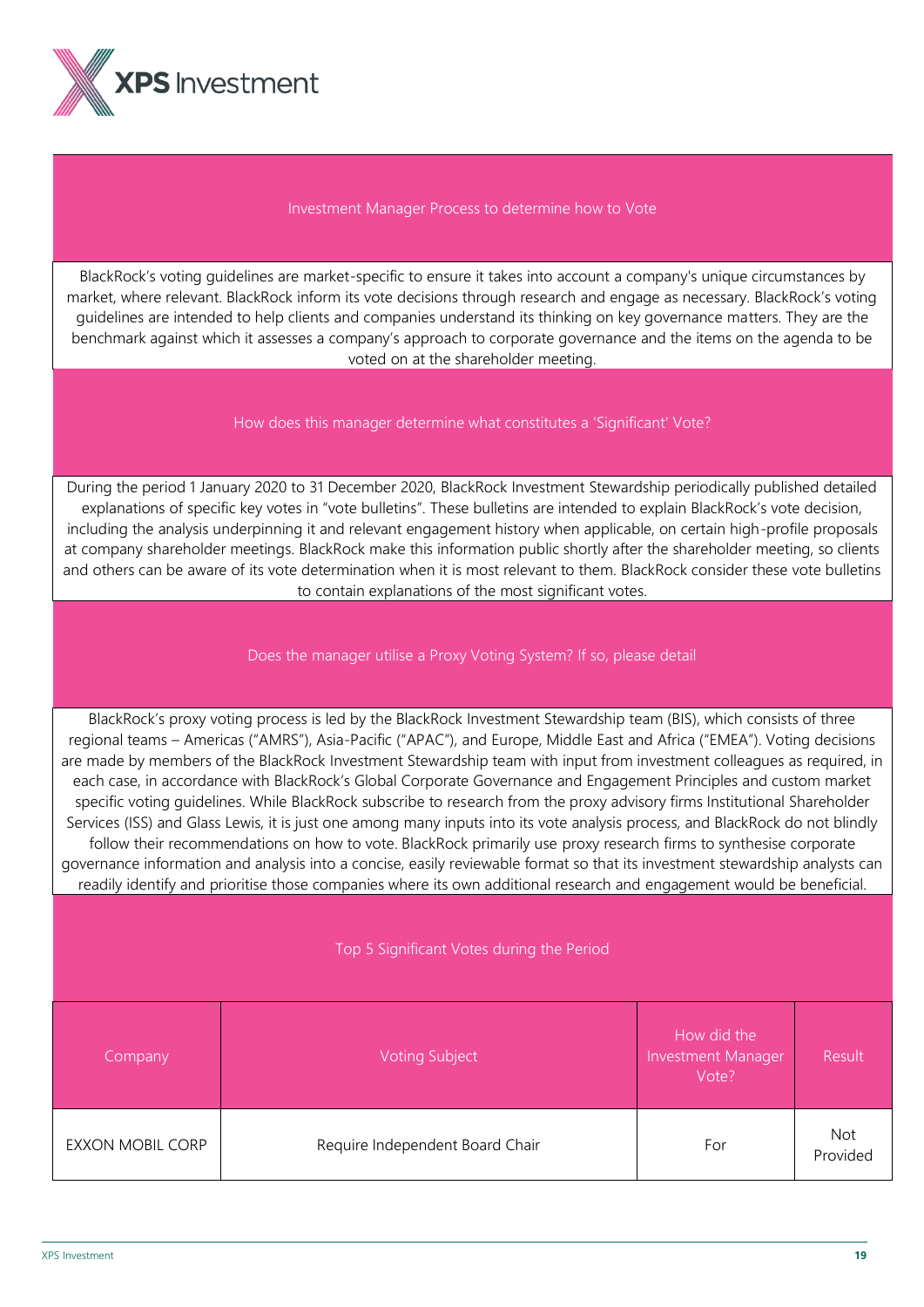

| BIS typically defers to the board to establish the appropriate structure of governance. Their governance and voting<br>quidelines do not normally necessitate an Independent Chair so long as there is evidence of strong independence in the<br>boardroom that is facilitated by a Lead Independent Director. However, BlackRock had concern that their previous voting<br>action had not produced the substantiate action expected given the material climate risks facing the company. BlackRock<br>believe board independence may encourage progress on robust GHG emissions reduction target setting and disclosure.                                                                                                                                                                                                                                                                   |                                                                                                                                                                                                                                                                                                                                                                                                                                                                                                             |         |                        |  |
|---------------------------------------------------------------------------------------------------------------------------------------------------------------------------------------------------------------------------------------------------------------------------------------------------------------------------------------------------------------------------------------------------------------------------------------------------------------------------------------------------------------------------------------------------------------------------------------------------------------------------------------------------------------------------------------------------------------------------------------------------------------------------------------------------------------------------------------------------------------------------------------------|-------------------------------------------------------------------------------------------------------------------------------------------------------------------------------------------------------------------------------------------------------------------------------------------------------------------------------------------------------------------------------------------------------------------------------------------------------------------------------------------------------------|---------|------------------------|--|
| ROYAL DUTCH SHELL<br>PLC CLASS B                                                                                                                                                                                                                                                                                                                                                                                                                                                                                                                                                                                                                                                                                                                                                                                                                                                            | Request Shell to Set and Publish Targets for Greenhouse<br>Gas (GHG) Emissions                                                                                                                                                                                                                                                                                                                                                                                                                              | Against | <b>Not</b><br>Provided |  |
| BIS has been engaged with Shell on its climate commitments for a number of years and was engaged with the company<br>throughout the process of this latest upgrading of its commitments and Shell already had some of the most ambitious<br>climate targets in the industry on all relevant scopes (1,2,3), and that the company already makes strong TCFD disclosures.<br>BlackRock will monitor closely the delivery of the recently revised targets set out to date. BlackRock will hold the<br>management and board directors to account for lack of progress on their delivery through future voting on director<br>elections. BlackRock will continue to engage with the company on its governance practices, reporting on material factors<br>including the alignment with the SASB guidelines, and on the development of its plans to achieve its ambitious climate<br>commitments. |                                                                                                                                                                                                                                                                                                                                                                                                                                                                                                             |         |                        |  |
| <b>CHEVRON CORP</b>                                                                                                                                                                                                                                                                                                                                                                                                                                                                                                                                                                                                                                                                                                                                                                                                                                                                         | Report on Climate Lobbying Aligned with Paris Agreement<br>Goals Board Recommendation                                                                                                                                                                                                                                                                                                                                                                                                                       | For     | <b>Not</b><br>Provided |  |
|                                                                                                                                                                                                                                                                                                                                                                                                                                                                                                                                                                                                                                                                                                                                                                                                                                                                                             | Blackrock believe enhanced disclosure will help investors better understand the company's political activities in the context<br>of policy that supports the transition to a lower carbon economy, to provide greater context for investors and build on their<br>current actions. BlackRock will vote, were appropriate, in line with their view that the risks of climate change and the<br>transition to a lower carbon economy present material regulatory, reputational, and legal risks to companies. |         |                        |  |
| <b>WOODSIDE</b><br>PETROLEUM LTD                                                                                                                                                                                                                                                                                                                                                                                                                                                                                                                                                                                                                                                                                                                                                                                                                                                            | Ordinary Resolution on Paris Goals and Targets<br>Ordinary Resolution on Climate-Related Lobbying                                                                                                                                                                                                                                                                                                                                                                                                           | Against | <b>Not</b><br>Provided |  |
| BlackRock believe the company recognises the priority it must place on carbon disclosure and reduction targets and is<br>already consistent with its public position on climate change. BlackRock will continue to engage with the board and<br>management of Woodside on a range of governance and material sustainability issues, including its long-term ambition for<br>carbon neutrality. BlackRock will also monitor and provide feedback on the relevant disclosures and targets once published.                                                                                                                                                                                                                                                                                                                                                                                     |                                                                                                                                                                                                                                                                                                                                                                                                                                                                                                             |         |                        |  |
| AGL ENERGY LTD                                                                                                                                                                                                                                                                                                                                                                                                                                                                                                                                                                                                                                                                                                                                                                                                                                                                              | Approve Coal Closure Dates                                                                                                                                                                                                                                                                                                                                                                                                                                                                                  | For     | Not<br>Provided        |  |
| BlackRock continue to encourage AGL to continue to develop its strategy to transition its business model to operating<br>under a 1.5-degrees scenario and position itself to respond to the continued evolution of the energy sector and policy<br>environment in Australia longer term. This included voting for the company to align the closure dates of their coalfired<br>power stations with a strategy to limit the increase in global temperatures to 1.5°C above preindustrial levels.                                                                                                                                                                                                                                                                                                                                                                                             |                                                                                                                                                                                                                                                                                                                                                                                                                                                                                                             |         |                        |  |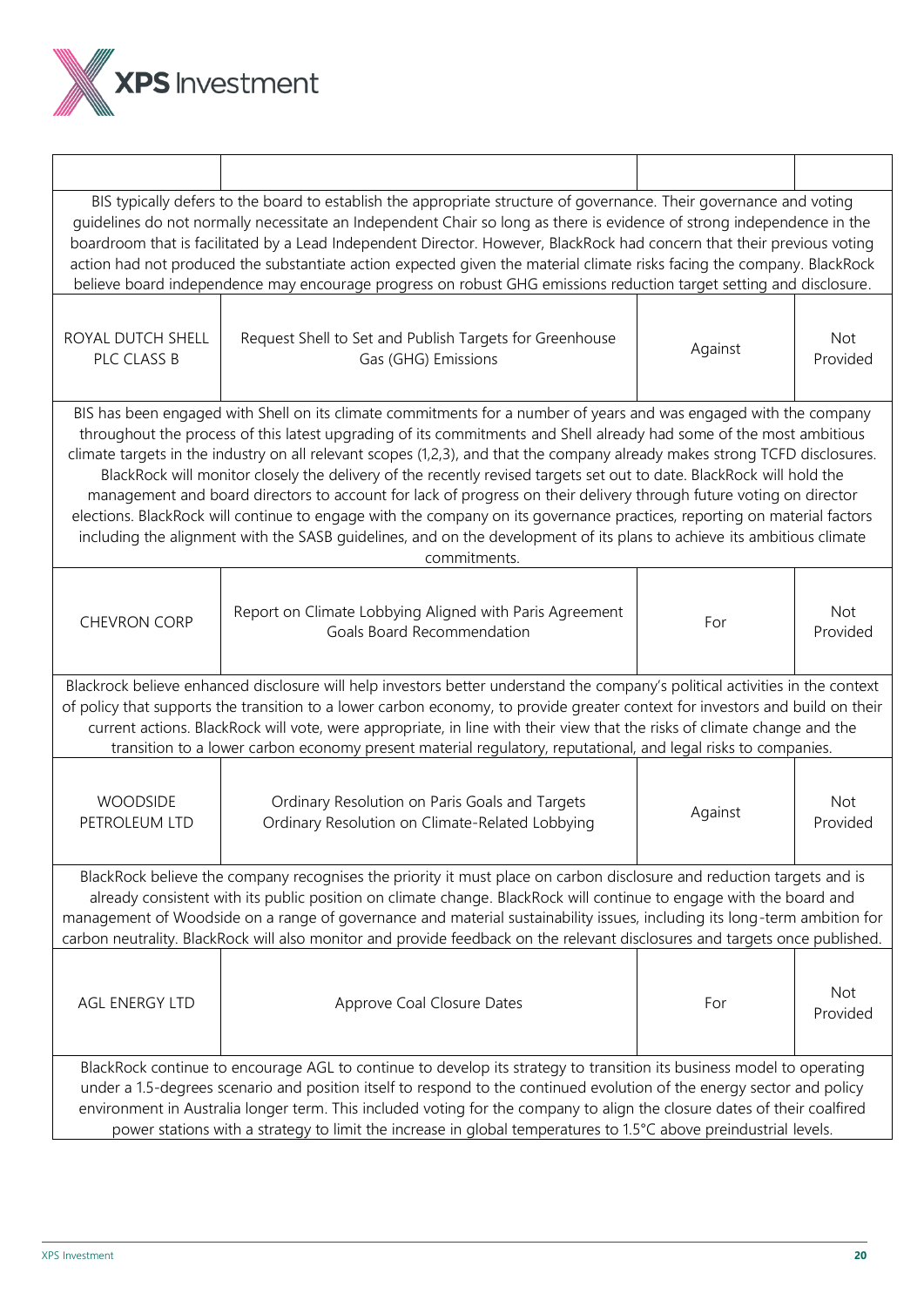

# Voting Information

BlackRock Aquila Connect European Equity

The manager voted on 81.37% of resolutions of which they were eligible out of 8674 eligible votes.

Investment Manager Client Consultation Policy on Voting

BlackRock's engagement priorities are global in nature and are informed by BlackRock's observations of governance related and market developments, as well as through dialogue with multiple stakeholders, including clients. BlackRock welcome discussions with its clients on engagement and voting topics and priorities to get its perspective and better understand which issues are important to them. If a client wants to implement their own voting policy, they will need to be in a segregated account. BlackRock's Investment Stewardship team would not implement the policy, but the client would engage a third-party voting execution platform to cast the votes.

Investment Manager Process to determine how to Vote

BlackRock's voting guidelines are market-specific to ensure it takes into account a company's unique circumstances by market, where relevant. BlackRock inform its vote decisions through research and engage as necessary. BlackRock's voting guidelines are intended to help clients and companies understand its thinking on key governance matters. They are the benchmark against which it assesses a company's approach to corporate governance and the items on the agenda to be voted on at the shareholder meeting.

How does this manager determine what constitutes a 'Significant' Vote?

During the period 1 January 2020 to 31 December 2020, BlackRock Investment Stewardship periodically published detailed explanations of specific key votes in "vote bulletins". These bulletins are intended to explain BlackRock's vote decision, including the analysis underpinning it and relevant engagement history when applicable, on certain high-profile proposals at company shareholder meetings. BlackRock make this information public shortly after the shareholder meeting, so clients and others can be aware of its vote determination when it is most relevant to them. BlackRock consider these vote bulletins to contain explanations of the most significant votes.

Does the manager utilise a Proxy Voting System? If so, please detail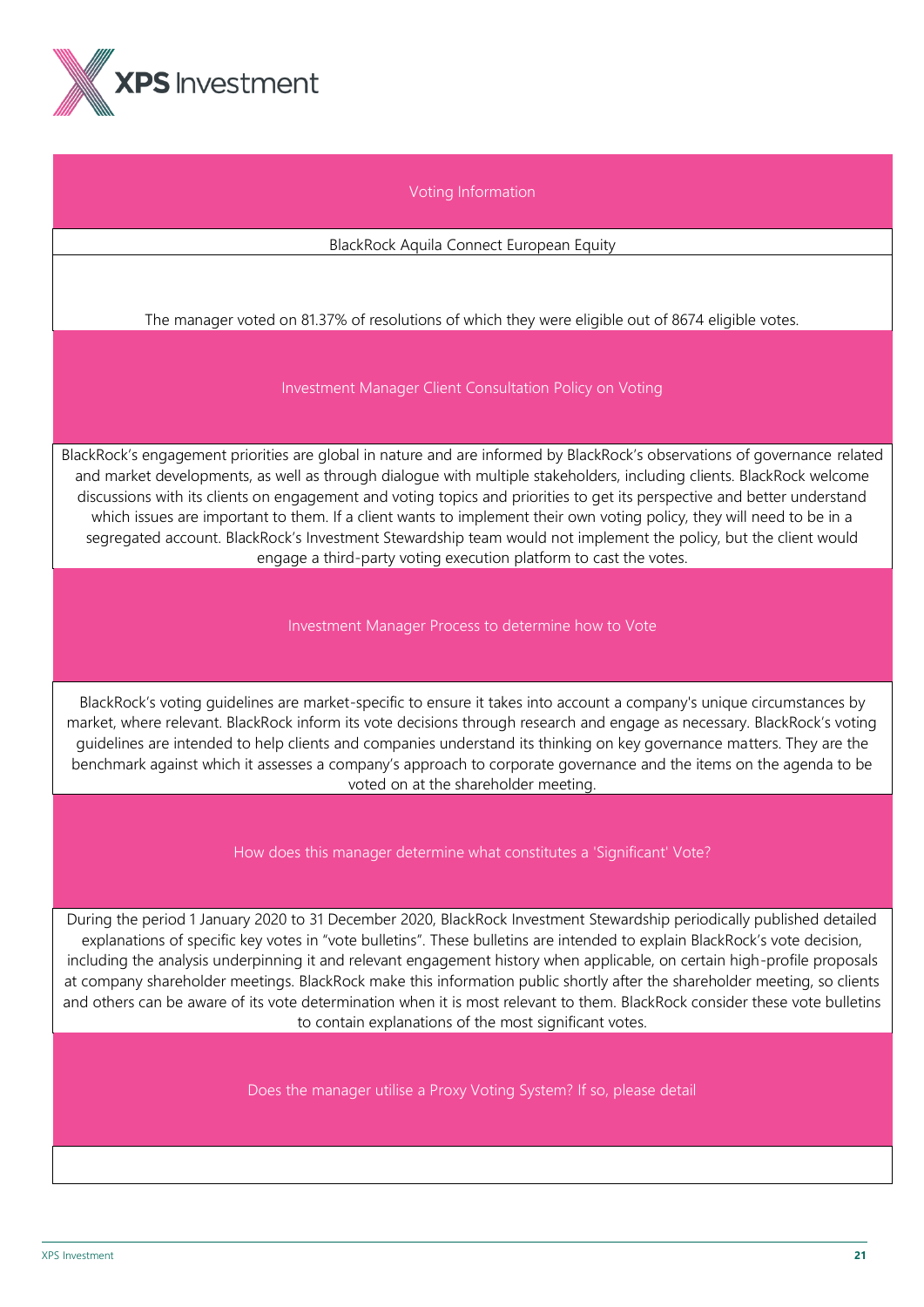

BlackRock's proxy voting process is led by the BlackRock Investment Stewardship team (BIS), which consists of three regional teams – Americas ("AMRS"), Asia-Pacific ("APAC"), and Europe, Middle East and Africa ("EMEA"). Voting decisions are made by members of the BlackRock Investment Stewardship team with input from investment colleagues as required, in each case, in accordance with BlackRock's Global Corporate Governance and Engagement Principles and custom market specific voting guidelines. While BlackRock subscribe to research from the proxy advisory firms Institutional Shareholder Services (ISS) and Glass Lewis, it is just one among many inputs into its vote analysis process, and BlackRock do not blindly follow their recommendations on how to vote. BlackRock primarily use proxy research firms to synthesise corporate governance information and analysis into a concise, easily reviewable format so that its investment stewardship analysts can readily identify and prioritise those companies where its own additional research and engagement would be beneficial.

| Top 5 Significant Votes during the Period                                                                                                                                                                                                                                                                                                                                                                                                                                                                                                                                                                                                                                                                                                                                                                                             |                                                                                                                                                                                                                                             |                                            |              |  |
|---------------------------------------------------------------------------------------------------------------------------------------------------------------------------------------------------------------------------------------------------------------------------------------------------------------------------------------------------------------------------------------------------------------------------------------------------------------------------------------------------------------------------------------------------------------------------------------------------------------------------------------------------------------------------------------------------------------------------------------------------------------------------------------------------------------------------------------|---------------------------------------------------------------------------------------------------------------------------------------------------------------------------------------------------------------------------------------------|--------------------------------------------|--------------|--|
| Company                                                                                                                                                                                                                                                                                                                                                                                                                                                                                                                                                                                                                                                                                                                                                                                                                               | <b>Voting Subject</b>                                                                                                                                                                                                                       | How did the<br>Investment<br>Manager Vote? | Result       |  |
| VOLKSWAGEN<br>AG                                                                                                                                                                                                                                                                                                                                                                                                                                                                                                                                                                                                                                                                                                                                                                                                                      | Discharge of a number of Management<br>Board and Supervisory Board members                                                                                                                                                                  | Against                                    | Not Provided |  |
| BIS are continuing to hold members of the board accountable for VW's governance practices and management of its<br>material risks. To ensure a sufficient level of independence on the Supervisory Board and its sub-committees, BIS are<br>continuing to uphold their policy of withholding support from the re-election or discharge of those members who are most<br>accountable for Supervisory Board composition through their role on the Supervisory Board or membership of relevant<br>board sub-committees. BlackRock will continue to engage with the company and closely monitor the delivery against the<br>targets it is has set out to date. BlackRock will hold Management and Supervisory Board members to account for progress<br>on their delivery, through future voting on director elections, where appropriate. |                                                                                                                                                                                                                                             |                                            |              |  |
| <b>FORTUM</b>                                                                                                                                                                                                                                                                                                                                                                                                                                                                                                                                                                                                                                                                                                                                                                                                                         | Discharge of Board and President                                                                                                                                                                                                            | Against                                    | Not Provided |  |
| BlackRock believes the board's previous decision to significantly increase its exposure to coal energy generation calls into<br>question the board's integration of climate risks into its corporate strategy. The vote against the discharge reflects these<br>concerns and BlackRock's continued engagement. BlackRock note that Fortum recently published a sustainability report<br>addressing all the pillars of the TCFD (Task Force on Climate-related Financial Disclosures) framework.                                                                                                                                                                                                                                                                                                                                       |                                                                                                                                                                                                                                             |                                            |              |  |
| <b>VOLVO CLASS A</b>                                                                                                                                                                                                                                                                                                                                                                                                                                                                                                                                                                                                                                                                                                                                                                                                                  | Re-elect Members of the Board and the<br>Board Chairman Approve remuneration<br>policy and other terms of employment for<br>executive management                                                                                            | Against                                    | Not Provided |  |
|                                                                                                                                                                                                                                                                                                                                                                                                                                                                                                                                                                                                                                                                                                                                                                                                                                       | BIS believes board members should be held accountable for the level of oversight provided on governance matters,<br>including executive pay, and how the management team addresses material issues, such as climate risk. BIS' policy is to |                                            |              |  |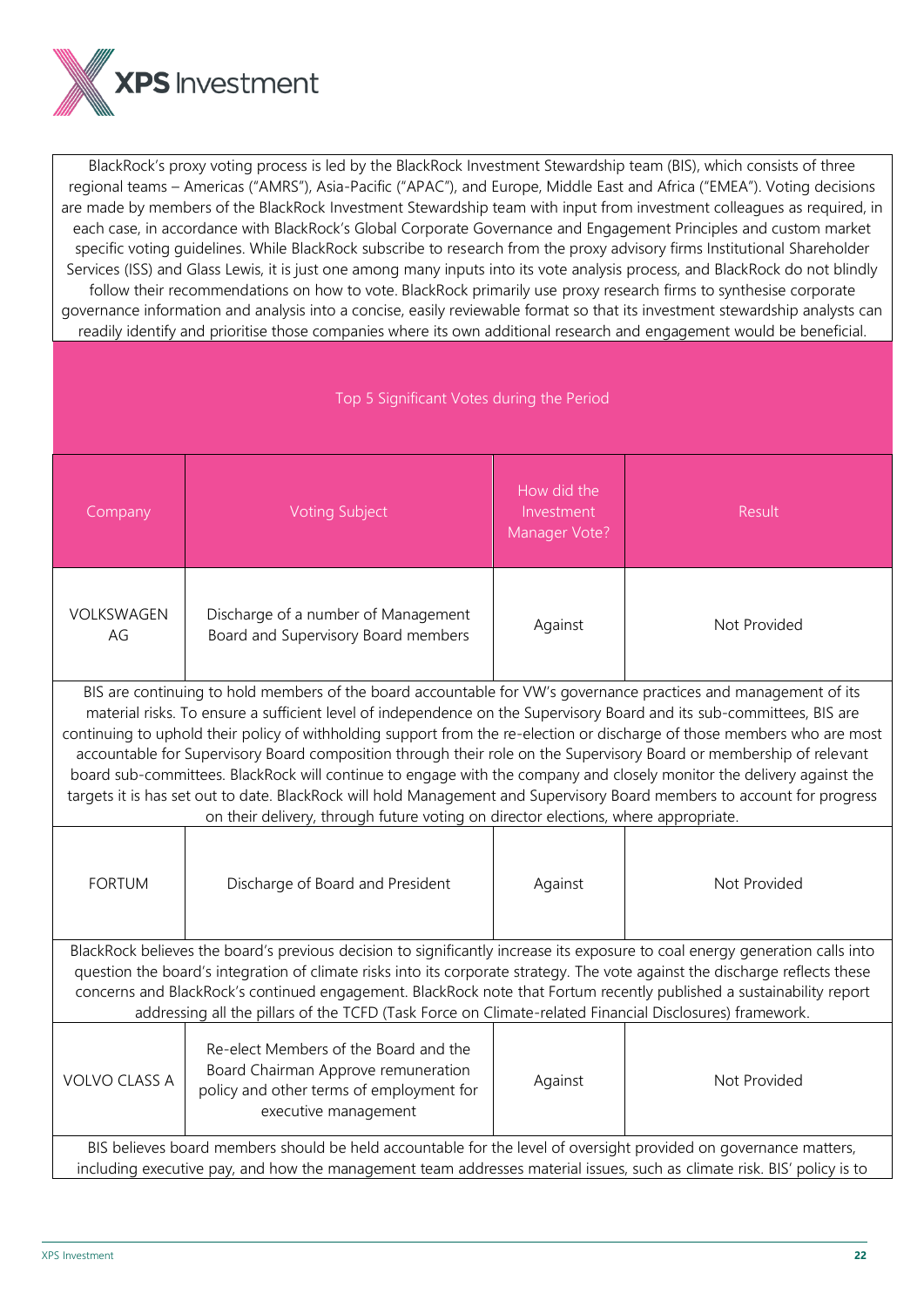

withhold support from the re-election of those board members who are most accountable through their membership on relevant board sub-committees or, in the absence of such committees, the most senior board member. BlackRock will continue to engage with the company and monitor developments, with a particular focus on progress on climate-related risk disclosures as well as the structure of and disclosure on executive pay. BANCO SANTANDER SA Report on Risk of Racial Discrimination in SK OF Nacial Discrimination in For Shareholders requested that the board of Directors prepare a report on the risk of racial discrimination in vehicle lending and any steps that the Company has taken to prevent racial discrimination against borrowers. This will be available on the Company's website no later than the 2021 annual meeting of shareholders. BlackRock believe the company has an opportunity to provide investors with a more detailed explanation of how it assesses, manages and mitigates the risk of racial discriminatory lending practices. Improved disclosure would give shareholders comfort that the risk is appropriately mitigated. BlackRock will continue to monitor the evolution of this disclosure and underlying business practices with regards to compliance and risk mitigation in relation to discriminatory lending. LAIR LIQUIDE SOCIETE ANONYME POUR Re-elect Director **Against** Not Provided BIS continue to vote in line with their approach of holding directors accountable when a company is not effectively addressing a material issue, in particular in relation to climate risk reporting. BlackRock will continue to engage with the company on its governance practices and reporting on material factors that may impact shareholder value. If BlackRock believe there is absent progress on climate-related disclosures in alignment with the TCFD recommendations, BIS will signal our concerns by voting against other directors, including members of Air Liquide's Environment and Society Committee, who have had responsibility for such oversight.

Voting Information

BlackRock Aquila Connect Emerging Markets

The manager voted on 97.05% of resolutions of which they were eligible out of 22849 eligible votes.

Investment Manager Client Consultation Policy on Voting

BlackRock's engagement priorities are global in nature and are informed by BlackRock's observations of governance related and market developments, as well as through dialogue with multiple stakeholders, including clients. BlackRock welcome discussions with its clients on engagement and voting topics and priorities to get its perspective and better understand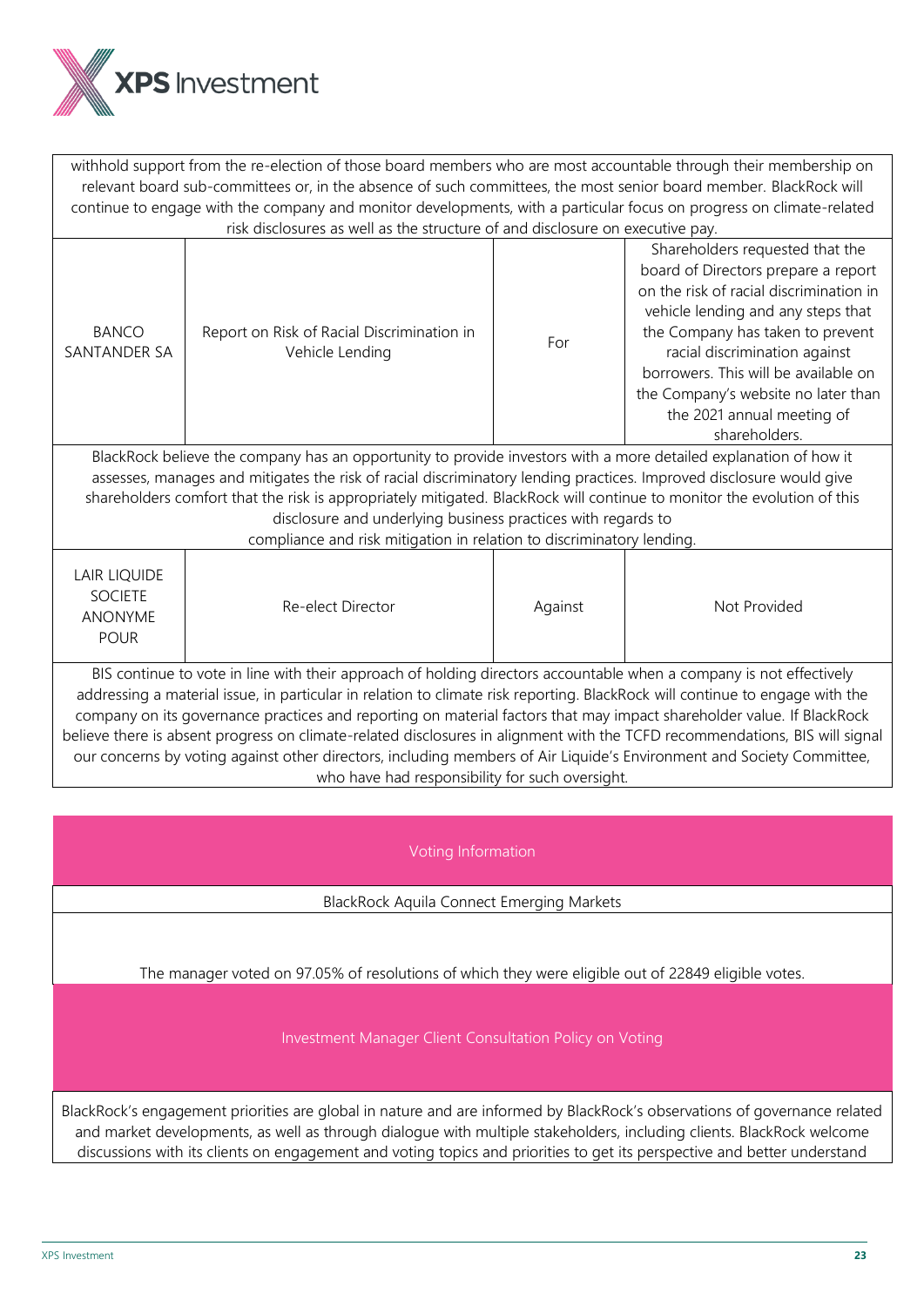

which issues are important to them. If a client wants to implement their own voting policy, they will need to be in a segregated account. BlackRock's Investment Stewardship team would not implement the policy, but the client would engage a third-party voting execution platform to cast the votes.

Investment Manager Process to determine how to Vote

BlackRock's voting guidelines are market-specific to ensure it takes into account a company's unique circumstances by market, where relevant. BlackRock inform its vote decisions through research and engage as necessary. BlackRock's voting guidelines are intended to help clients and companies understand its thinking on key governance matters. They are the benchmark against which it assesses a company's approach to corporate governance and the items on the agenda to be voted on at the shareholder meeting.

How does this manager determine what constitutes a 'Significant' Vote?

During the period 1 January 2020 to 31 December 2020, BlackRock Investment Stewardship periodically published detailed explanations of specific key votes in "vote bulletins". These bulletins are intended to explain BlackRock's vote decision, including the analysis underpinning it and relevant engagement history when applicable, on certain high-profile proposals at company shareholder meetings. BlackRock make this information public shortly after the shareholder meeting, so clients and others can be aware of its vote determination when it is most relevant to them. BlackRock consider these vote bulletins to contain explanations of the most significant votes.

Does the manager utilise a Proxy Voting System? If so, please detail

BlackRock's proxy voting process is led by the BlackRock Investment Stewardship team (BIS), which consists of three regional teams – Americas ("AMRS"), Asia-Pacific ("APAC"), and Europe, Middle East and Africa ("EMEA"). Voting decisions are made by members of the BlackRock Investment Stewardship team with input from investment colleagues as required, in each case, in accordance with BlackRock's Global Corporate Governance and Engagement Principles and custom market specific voting guidelines. While BlackRock subscribe to research from the proxy advisory firms Institutional Shareholder Services (ISS) and Glass Lewis, it is just one among many inputs into its vote analysis process, and BlackRock do not blindly follow their recommendations on how to vote. BlackRock primarily use proxy research firms to synthesise corporate governance information and analysis into a concise, easily reviewable format so that its investment stewardship analysts can readily identify and prioritise those companies where its own additional research and engagement would be beneficial.

Top 5 Significant Votes during the Period

**Company Voting Subject** 

How did the Investment Manager Vote? Result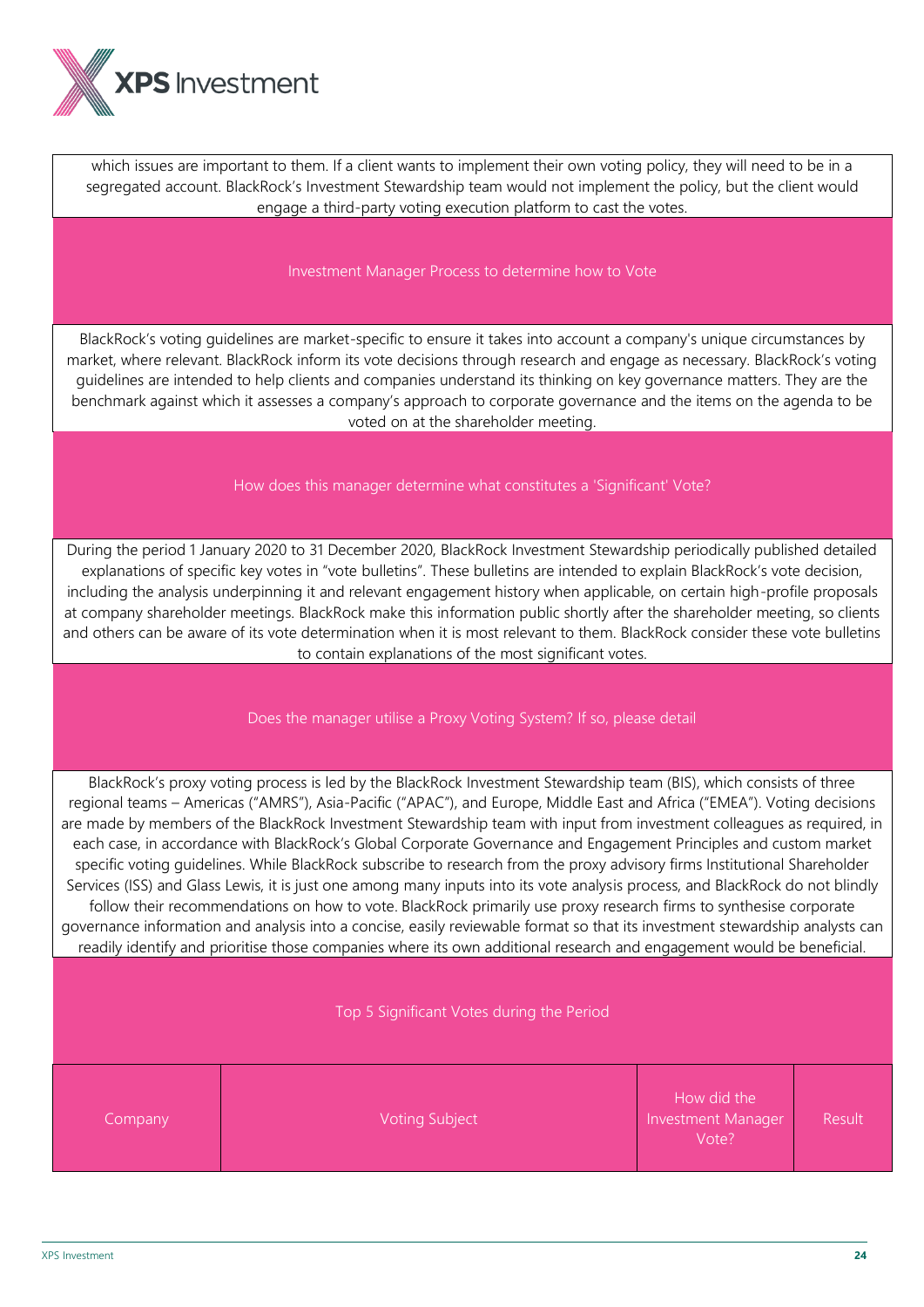

| <b>KOREA ELECTRIC</b><br>POWER CORP                                                                                                                                                                                                                                                                                                                                                                                                                                                                                                                                                                                                                                                                                                                                                                         | Elect the Inside Director and Member of the Audit<br>Committee                                                                                                                                                                                                                                                                                                                                                                                                                                                                      | For     | Not<br>Provided |  |
|-------------------------------------------------------------------------------------------------------------------------------------------------------------------------------------------------------------------------------------------------------------------------------------------------------------------------------------------------------------------------------------------------------------------------------------------------------------------------------------------------------------------------------------------------------------------------------------------------------------------------------------------------------------------------------------------------------------------------------------------------------------------------------------------------------------|-------------------------------------------------------------------------------------------------------------------------------------------------------------------------------------------------------------------------------------------------------------------------------------------------------------------------------------------------------------------------------------------------------------------------------------------------------------------------------------------------------------------------------------|---------|-----------------|--|
|                                                                                                                                                                                                                                                                                                                                                                                                                                                                                                                                                                                                                                                                                                                                                                                                             | BlackRock continue to have concerns with the coal-fired power plant projects KEPCO continues to pursue in Indonesia and<br>Vietnam and the contradiction these projects present with the company's stated climate strategy and announcement to<br>stop all future coal projects. BlackRock will continue to engage with the company on the financial and environmental risks<br>associated with both and seek adequate disclosure regarding the plans and anticipated timeline for the conversion and /or<br>termination of plants. |         |                 |  |
| <b>INDOFOOD CBP</b><br><b>SUKSES MAKMUR</b>                                                                                                                                                                                                                                                                                                                                                                                                                                                                                                                                                                                                                                                                                                                                                                 | Approve Acquisition of the total issued share capital of<br>Pinehill Company Limited                                                                                                                                                                                                                                                                                                                                                                                                                                                | Against | For             |  |
| BIS voted against the proposed transaction due to their economic concerns regarding the valuation and terms of the<br>transaction, and the board's oversight in relation to the inherent conflict of interest, allowing its parent company, which has<br>a majority stake in ICBP and whose owner also has a majority stake in Pinehill, to take part in the vote. BlackRock have<br>escalated their concerns to relevant parties in the Indonesian market and have proposed opening a dialogue to discuss<br>minority shareholder protections. In addition, to address the material failure in governance at the board, BIS intends to hold<br>the current members of the Board of Directors and Board of Commissioners accountable by voting against their re-election<br>at future shareholder meetings. |                                                                                                                                                                                                                                                                                                                                                                                                                                                                                                                                     |         |                 |  |
| CEZ                                                                                                                                                                                                                                                                                                                                                                                                                                                                                                                                                                                                                                                                                                                                                                                                         | Recall and Elect Supervisory Board Members and Members<br>of Audit Committee                                                                                                                                                                                                                                                                                                                                                                                                                                                        | Against | Not<br>Provided |  |
| BlackRock expect robust disclosures of climate-related risks and opportunities in line with the recommendations of the<br>SASB and TCFD. BIS continue to vote in line with their approach of holding directors accountable when a company is not<br>effectively addressing a material issue, in particular in relation to climate risk reporting. BlackRock will continue to engage<br>with the company on its governance practices and reporting. CEZ have made absent progress on public disclosures across<br>sustainability and governance issues, including no public commitment to aligning disclosures with TCFD recommendations.<br>BlackRock will continue to signal their concerns by voting against relevant board members who are responsible for such<br>oversight.                            |                                                                                                                                                                                                                                                                                                                                                                                                                                                                                                                                     |         |                 |  |
| PGE POLSKA GRUPA<br>ENERGETYCZNA SA                                                                                                                                                                                                                                                                                                                                                                                                                                                                                                                                                                                                                                                                                                                                                                         | Approve Discharge of Supervisory Board Chairman                                                                                                                                                                                                                                                                                                                                                                                                                                                                                     | Against | Not<br>Provided |  |
| BIS continue to vote in line with their approach of holding directors accountable when a company is not effectively<br>addressing a material issue, in particular in relation to climate risk reporting, and in the absence of a dedicated Supervisory<br>board committee for PGE. BlackRock will continue to engage with the company on its governance practices and reporting.<br>Absent progress on public climate-related disclosures in alignment with the TCFD recommendations, we will continue to<br>signal our concerns by voting against relevant board members who are responsible for such oversight. BlackRock will<br>monitor the PGE's indications that it intends to enhance its climate related disclosures and refocus PGE on cleaner energies,<br>supply and distribution.               |                                                                                                                                                                                                                                                                                                                                                                                                                                                                                                                                     |         |                 |  |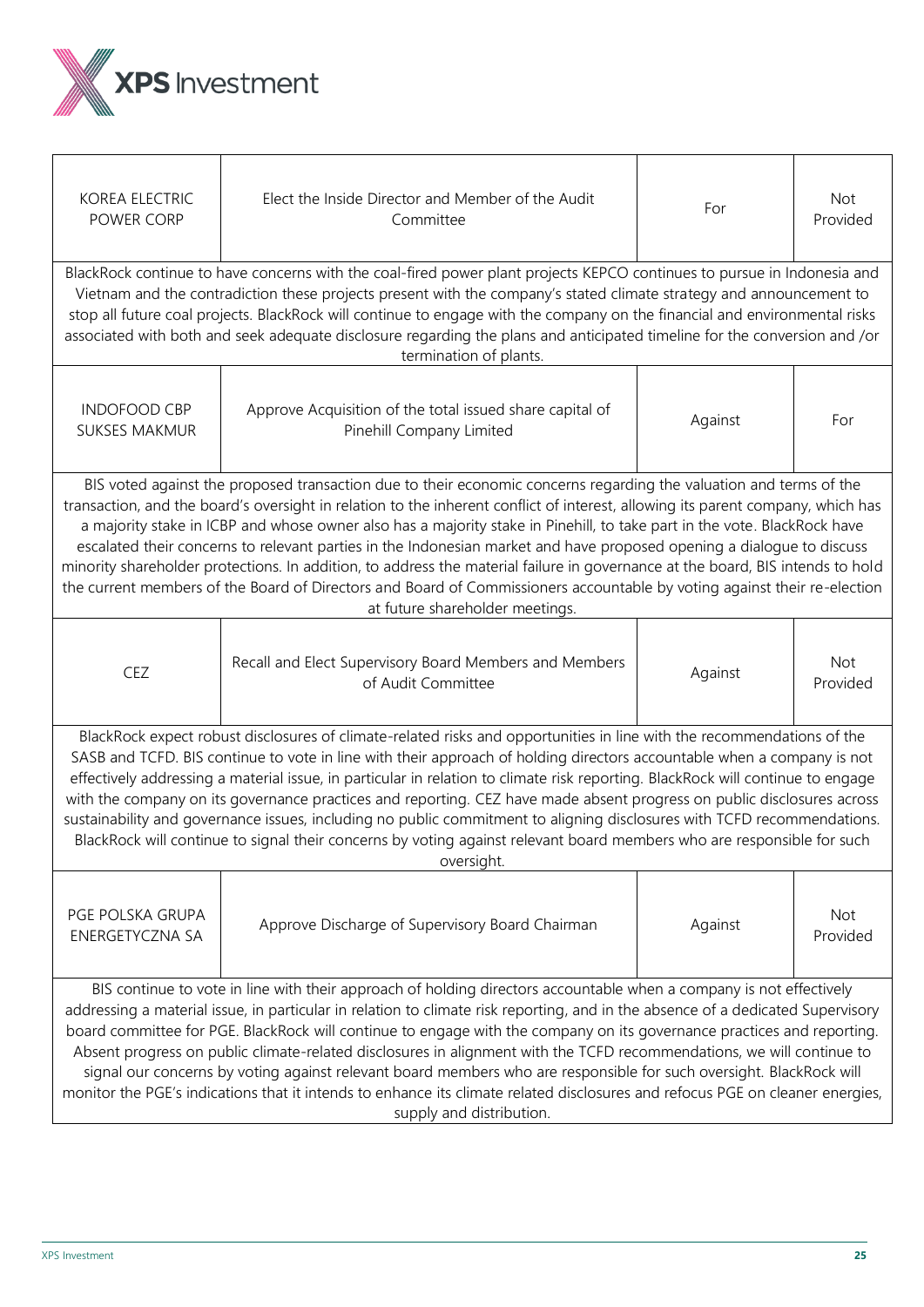

BlackRock Aquila Emerging Markets Equity Fund:

## Voting Information

## BlackRock Aquila Emerging Markets Equity Fund

## The manager voted on 98.21% of resolutions of which they were eligible out of 31032 eligible votes.

#### Investment Manager Client Consultation Policy on Voting

BlackRock's engagement priorities are global in nature and are informed by BlackRock's observations of governance related and market developments, as well as through dialogue with multiple stakeholders, including clients. BlackRock welcome discussions with its clients on engagement and voting topics and priorities to get its perspective and better understand which issues are important to them. If a client wants to implement their own voting policy, they will need to be in a segregated account. BlackRock's Investment Stewardship team would not implement the policy, but the client would engage a third-party voting execution platform to cast the votes.

#### Investment Manager Process to determine how to Vote

BlackRock's voting guidelines are market-specific to ensure it takes into account a company's unique circumstances by market, where relevant. BlackRock inform its vote decisions through research and engage as necessary. BlackRock's voting guidelines are intended to help clients and companies understand its thinking on key governance matters. They are the benchmark against which it assesses a company's approach to corporate governance and the items on the agenda to be voted on at the shareholder meeting.

How does this manager determine what constitutes a 'Significant' Vote?

During the period 1 January 2020 to 31 December 2020, BlackRock Investment Stewardship periodically published detailed explanations of specific key votes in "vote bulletins". These bulletins are intended to explain BlackRock's vote decision, including the analysis underpinning it and relevant engagement history when applicable, on certain high-profile proposals at company shareholder meetings. BlackRock make this information public shortly after the shareholder meeting, so clients and others can be aware of its vote determination when it is most relevant to them. BlackRock consider these vote bulletins to contain explanations of the most significant votes.

Does the manager utilise a Proxy Voting System? If so, please detail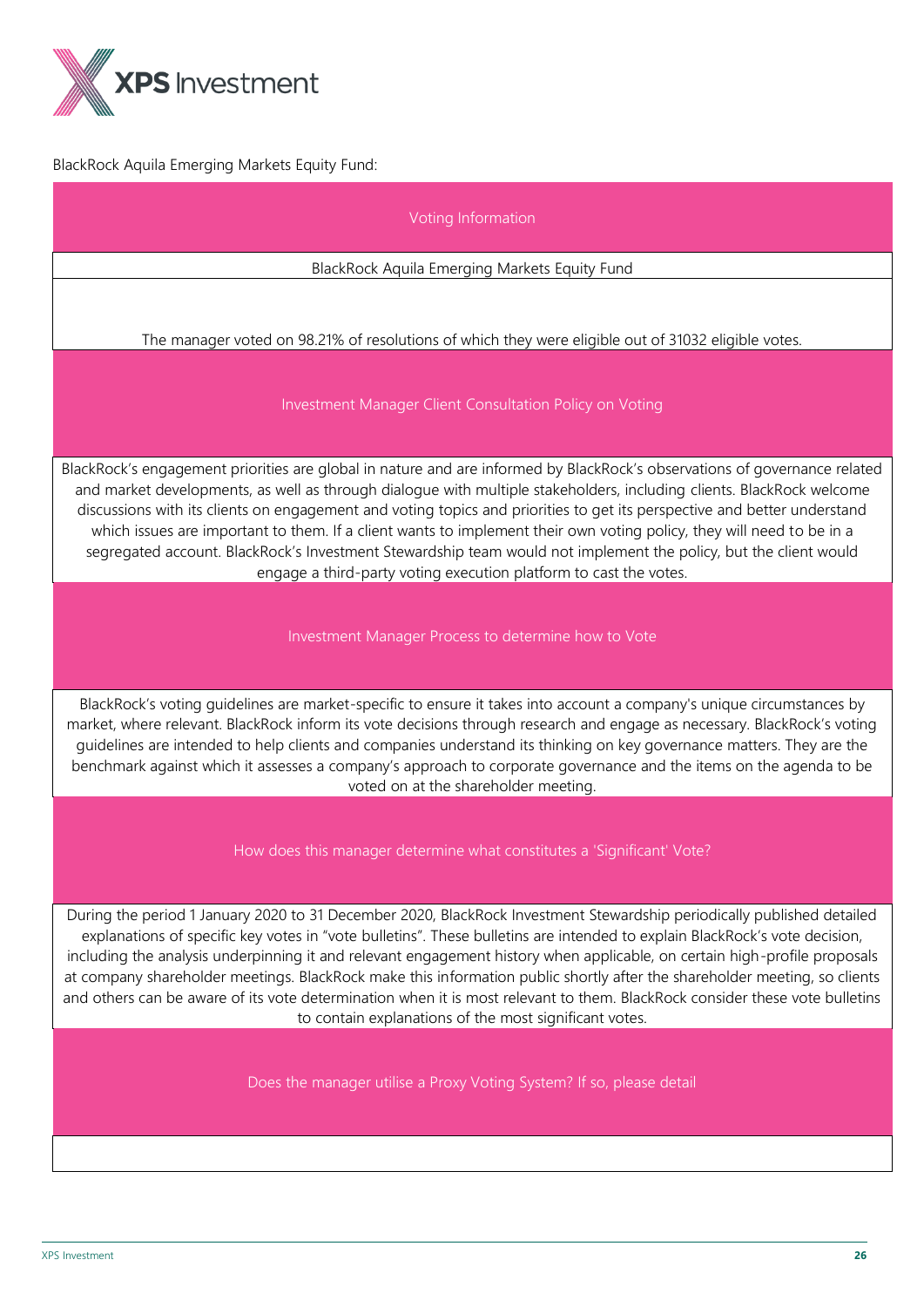

BlackRock's proxy voting process is led by the BlackRock Investment Stewardship team (BIS), which consists of three regional teams – Americas ("AMRS"), Asia-Pacific ("APAC"), and Europe, Middle East and Africa ("EMEA"). Voting decisions are made by members of the BlackRock Investment Stewardship team with input from investment colleagues as required, in each case, in accordance with BlackRock's Global Corporate Governance and Engagement Principles and custom market specific voting guidelines. While BlackRock subscribe to research from the proxy advisory firms Institutional Shareholder Services (ISS) and Glass Lewis, it is just one among many inputs into its vote analysis process, and BlackRock do not blindly follow their recommendations on how to vote. BlackRock primarily use proxy research firms to synthesise corporate governance information and analysis into a concise, easily reviewable format so that its investment stewardship analysts can readily identify and prioritise those companies where its own additional research and engagement would be beneficial.

| Top 5 Significant Votes during the Period                                                                                                                                                                                                                                                                                                                                                                                                                                                                                                                                                                                                                                                                                                                                                                   |                                                                                      |                                                   |                        |  |
|-------------------------------------------------------------------------------------------------------------------------------------------------------------------------------------------------------------------------------------------------------------------------------------------------------------------------------------------------------------------------------------------------------------------------------------------------------------------------------------------------------------------------------------------------------------------------------------------------------------------------------------------------------------------------------------------------------------------------------------------------------------------------------------------------------------|--------------------------------------------------------------------------------------|---------------------------------------------------|------------------------|--|
| Company                                                                                                                                                                                                                                                                                                                                                                                                                                                                                                                                                                                                                                                                                                                                                                                                     | <b>Voting Subject</b>                                                                | How did the<br><b>Investment Manager</b><br>Vote? | Result                 |  |
| <b>KOREA ELECTRIC</b><br>POWER CORP                                                                                                                                                                                                                                                                                                                                                                                                                                                                                                                                                                                                                                                                                                                                                                         | Elect the Inside Director and Member of the Audit<br>Committee                       | For                                               | <b>Not</b><br>Provided |  |
| BlackRock continue to have concerns with the coal-fired power plant projects KEPCO continues to pursue in Indonesia and<br>Vietnam and the contradiction these projects present with the company's stated climate strategy and announcement to<br>stop all future coal projects. BlackRock will continue to engage with the company on the financial and environmental risks<br>associated with both and seek adequate disclosure regarding the plans and anticipated timeline for the conversion and /or<br>termination of plants.                                                                                                                                                                                                                                                                         |                                                                                      |                                                   |                        |  |
| <b>INDOFOOD CBP</b><br><b>SUKSES MAKMUR</b>                                                                                                                                                                                                                                                                                                                                                                                                                                                                                                                                                                                                                                                                                                                                                                 | Approve Acquisition of the total issued share capital of<br>Pinehill Company Limited | Against                                           | For                    |  |
| BIS voted against the proposed transaction due to their economic concerns regarding the valuation and terms of the<br>transaction, and the board's oversight in relation to the inherent conflict of interest, allowing its parent company, which has<br>a majority stake in ICBP and whose owner also has a majority stake in Pinehill, to take part in the vote. BlackRock have<br>escalated their concerns to relevant parties in the Indonesian market and have proposed opening a dialogue to discuss<br>minority shareholder protections. In addition, to address the material failure in governance at the board, BIS intends to hold<br>the current members of the Board of Directors and Board of Commissioners accountable by voting against their re-election<br>at future shareholder meetings. |                                                                                      |                                                   |                        |  |
| CEZ                                                                                                                                                                                                                                                                                                                                                                                                                                                                                                                                                                                                                                                                                                                                                                                                         | Recall and Elect Supervisory Board Members and Members<br>of Audit Committee         | Against                                           | Not<br>Provided        |  |
| BlackRock expect robust disclosures of climate-related risks and opportunities in line with the recommendations of the<br>SASB and TCFD. BIS continue to vote in line with their approach of holding directors accountable when a company is not<br>effectively addressing a material issue, in particular in relation to climate risk reporting. BlackRock will continue to engage                                                                                                                                                                                                                                                                                                                                                                                                                         |                                                                                      |                                                   |                        |  |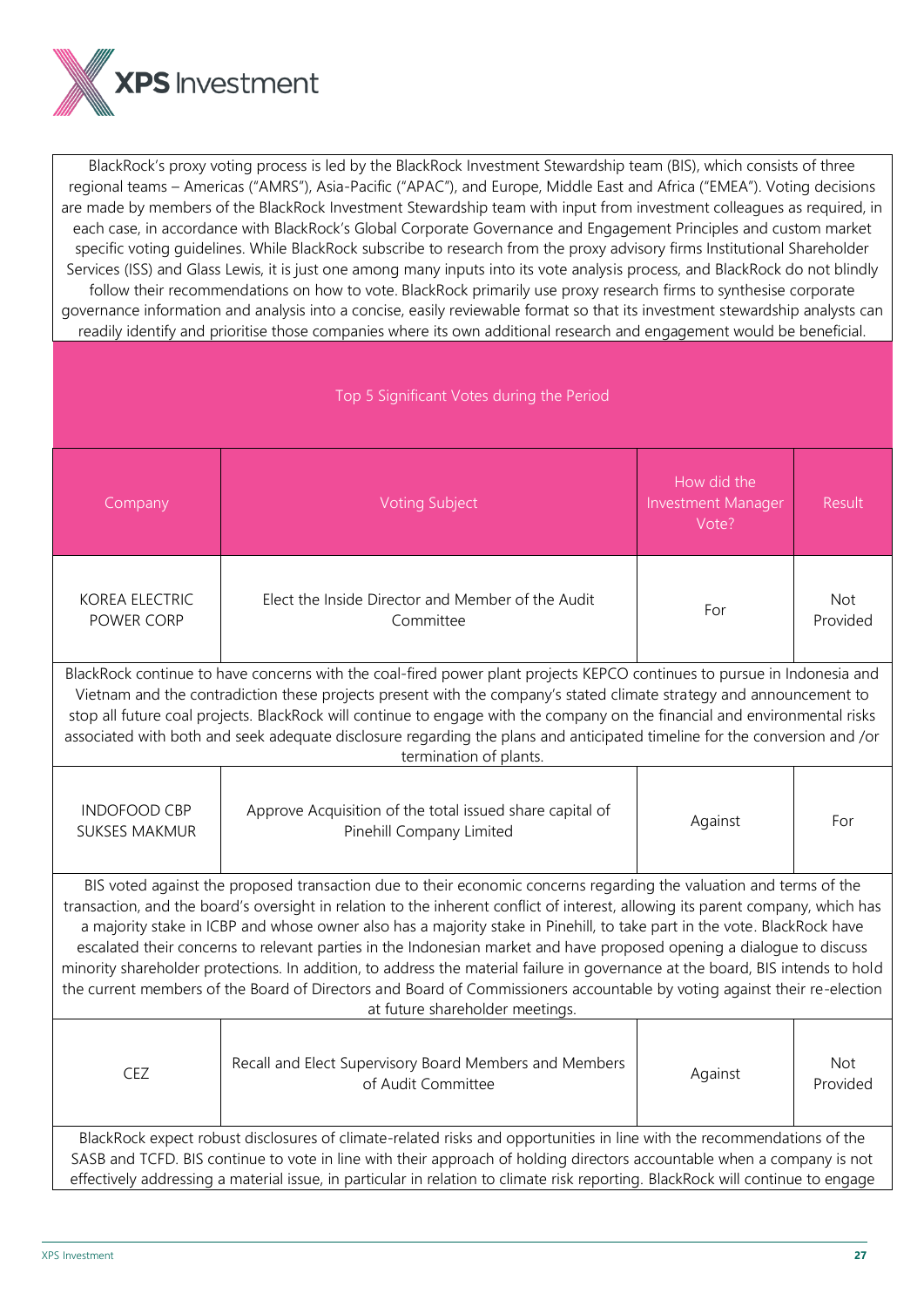

with the company on its governance practices and reporting. CEZ have made absent progress on public disclosures across sustainability and governance issues, including no public commitment to aligning disclosures with TCFD recommendations. BlackRock will continue to signal their concerns by voting against relevant board members who are responsible for such oversight.

| PGE POLSKA GRUPA<br>ENERGETYCZNA SA                                                                                             | Approve Discharge of Supervisory Board Chairman | Against | <b>Not</b><br>Provided |  |  |
|---------------------------------------------------------------------------------------------------------------------------------|-------------------------------------------------|---------|------------------------|--|--|
| BIS continue to vote in line with their approach of holding directors accountable when a company is not effectively             |                                                 |         |                        |  |  |
| addressing a material issue, in particular in relation to climate risk reporting, and in the absence of a dedicated Supervisory |                                                 |         |                        |  |  |
| board committee for PGE. BlackRock will continue to engage with the company on its governance practices and reporting.          |                                                 |         |                        |  |  |

Absent progress on public climate-related disclosures in alignment with the TCFD recommendations, we will continue to signal our concerns by voting against relevant board members who are responsible for such oversight. BlackRock will monitor the PGE's indications that it intends to enhance its climate related disclosures and refocus PGE on cleaner energies, supply and distribution.

| <b>FVRAZ</b>                                                                                                                                                                                                                   | Re-elect Director                                                                                                      | Against | <b>Not</b><br>Provided |  |
|--------------------------------------------------------------------------------------------------------------------------------------------------------------------------------------------------------------------------------|------------------------------------------------------------------------------------------------------------------------|---------|------------------------|--|
|                                                                                                                                                                                                                                | BlackRock expect robust disclosures of climate-related risks and opportunities in line with the recommendations of the |         |                        |  |
|                                                                                                                                                                                                                                | SASB and TCFD. BIS continue to vote in line with their approach of holding directors accountable when a company is not |         |                        |  |
| effectively addressing a material issue, in particular in relation to climate risk reporting. BlackRock will continue to engage                                                                                                |                                                                                                                        |         |                        |  |
| with the company on its governance practices and reporting. Evraz shows absent progress on public climate-related                                                                                                              |                                                                                                                        |         |                        |  |
| disclosures in alignment with the TCFD recommendations, however BlackRock will continue to monitor this and the                                                                                                                |                                                                                                                        |         |                        |  |
| concerning along as four-disc of something a shown well as the fundament. Blockbard along the second second service and how the second local services of the service of the service of the service of the service of the servi |                                                                                                                        |         |                        |  |

company's plans to formalise a new climate change policy and strategy. BlackRock will continue to signal their concerns by voting against relevant board members who are responsible for such oversight, in this case the chairman of the health, safety and environment committee.

Prudential Platinum Pension – MyCSP Section

Prudential Dynamic Growth II Fund:

See Prudential Platinum section above - same underlying equity funds as under the Prudential Dynamic Growth IV Fund apply

Prudential Dynamic Global Equity Passive Fund:

See Prudential Platinum section above - same underlying equity funds as under the Prudential Dynamic Growth IV Fund apply

Baillie Gifford Diversified Growth Fund:

Voting Information

Baillie Gifford Diversified Growth Fund

The manager voted on 94.53% of resolutions of which they were eligible out of 877 eligible votes.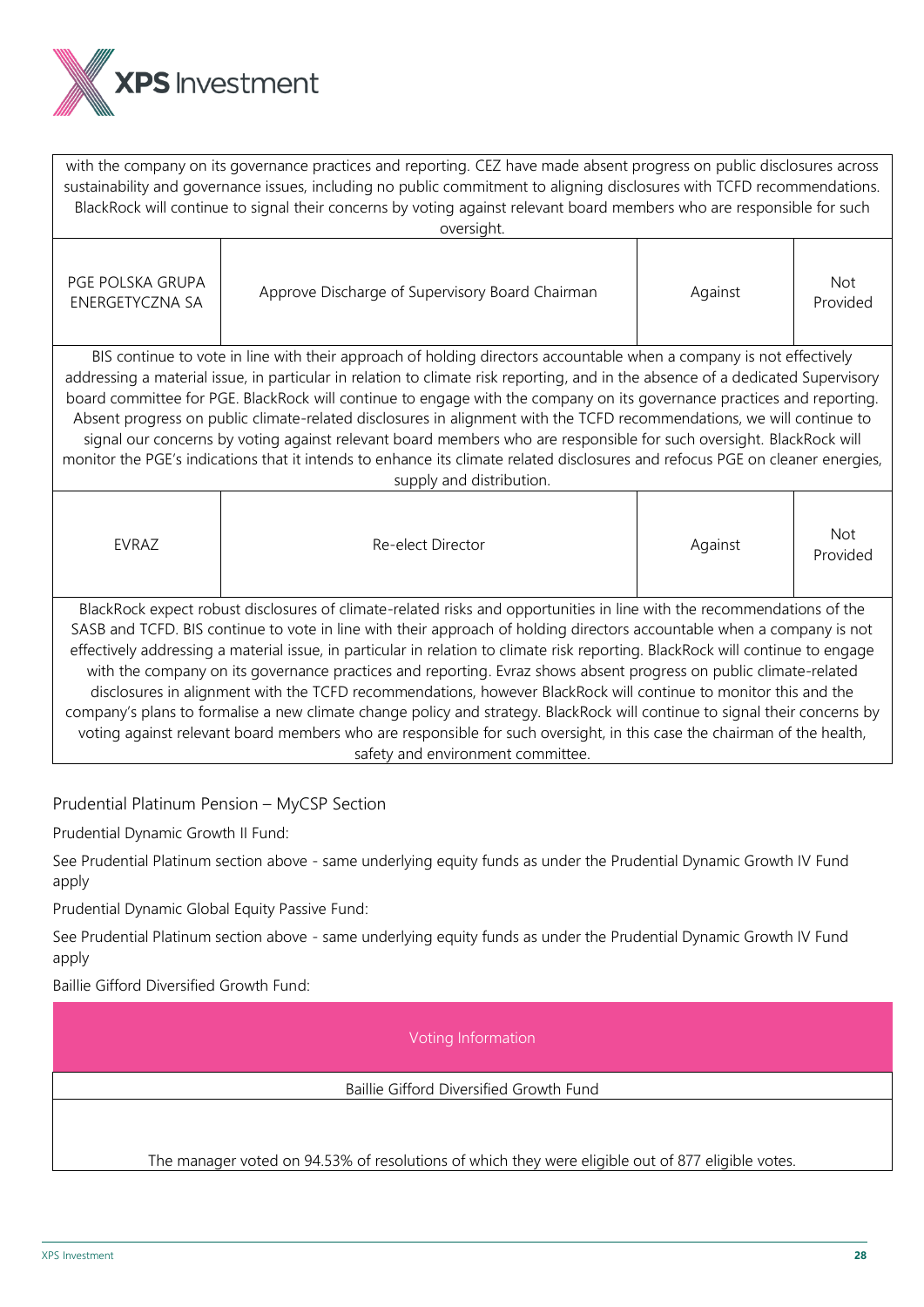

## Investment Manager Client Consultation Policy on Voting

All voting decisions are made by our Governance & Sustainability team in conjunction with investment managers. We do not regularly engage with clients prior to submitting votes, however if a segregated client has a specific view on a vote then we will engage with them on this. If a vote is particularly contentious, we may reach out to clients prior to voting to advise them of this or request them to recall any stock on loan.

#### Investment Manager Process to determine how to Vote

Thoughtful voting of our clients' holdings is an integral part of our commitment to stewardship. We believe that voting should be investment led, because how we vote is an important part of the long-term investment process, which is why our strong preference is to be given this responsibility by our clients. The ability to vote our clients' shares also strengthens our position when engaging with investee companies. Our Governance and Sustainability team oversees our voting analysis and execution in conjunction with our investment managers. Unlike many of our peers, we do not outsource any part of the responsibility for voting to third-party suppliers. We utilise research from proxy advisers for information only. Baillie Gifford analyses all meetings in-house in line with our Governance & Sustainability Principles and Guidelines and we endeavour to vote every one of our clients' holdings in all markets.

## How does this manager determine what constitutes a 'Significant' Vote?

The list below is not exhaustive, but exemplifies potentially significant voting situations:

- Baillie Gifford's holding had a material impact on the outcome of the meeting
- The resolution received 20% or more opposition and Baillie Gifford opposed
	- Egregious remuneration

— Controversial equity issuance

— Shareholder resolutions that Baillie Gifford supported and received 20% or more support from shareholders

— Where there has been a significant audit failing

— Where we have opposed mergers and acquisitions

— Where we have opposed the financial statements/annual report

— Where we have opposed the election of directors and executives.

Does the manager utilise a Proxy Voting System? If so, please detail

 Whilst we are cognisant of proxy advisers' voting recommendations (ISS and Glass Lewis), we do not delegate or outsource any of our stewardship activities or follow or rely upon their recommendations when deciding how to vote on our clients' shares. All client voting decisions are made in-house. We vote in line with our in-house policy and not with the proxy voting providers' policies. We also have specialist proxy advisors in the Chinese and Indian markets to provide us with more nuanced market specific information.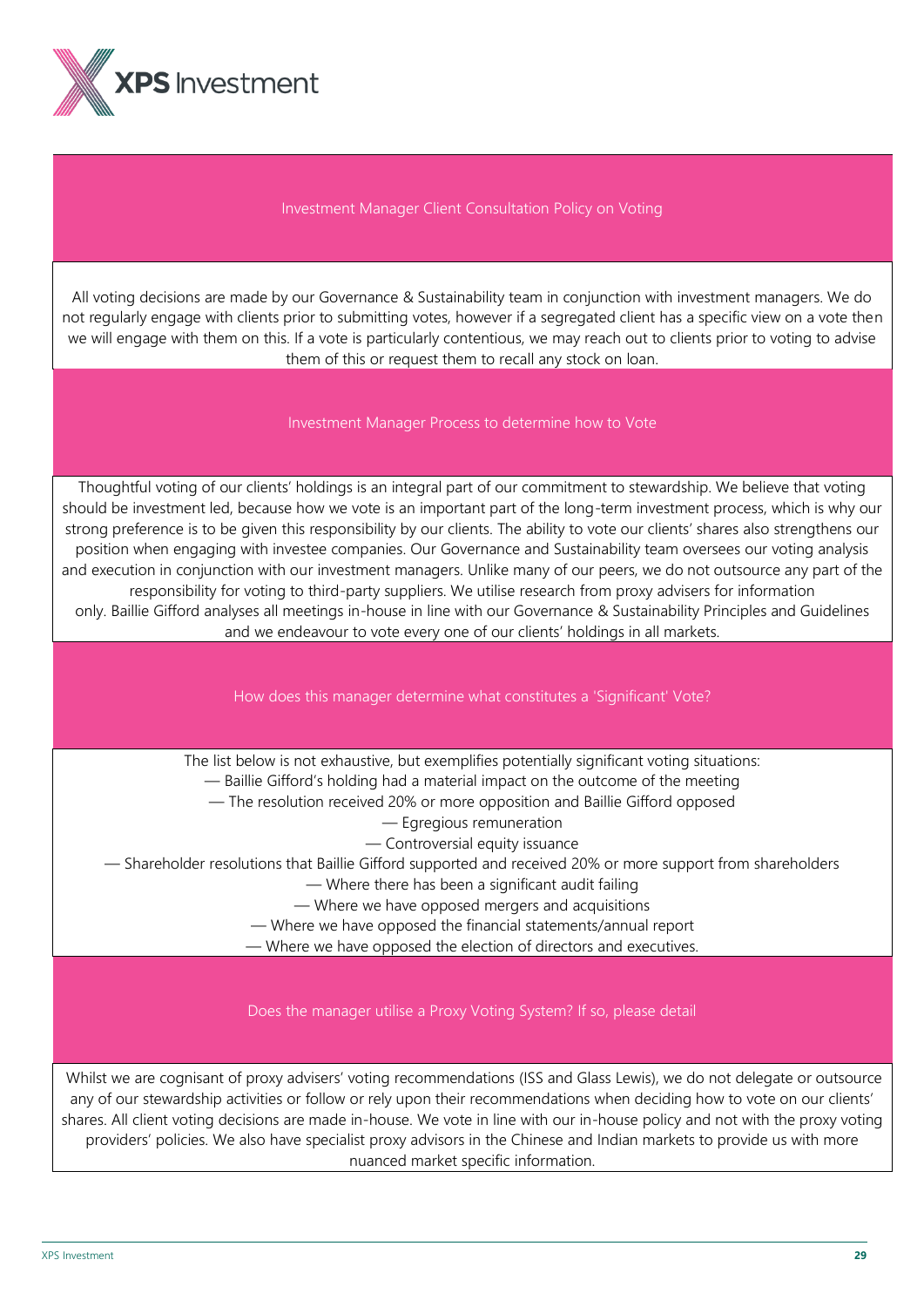

| Top 5 Significant Votes during the Period                                                                                                                                                                                                                                                                                                                                                                                                                                                                                      |                                                                                                                                                                                                                                                                                                                                  |                                         |        |  |
|--------------------------------------------------------------------------------------------------------------------------------------------------------------------------------------------------------------------------------------------------------------------------------------------------------------------------------------------------------------------------------------------------------------------------------------------------------------------------------------------------------------------------------|----------------------------------------------------------------------------------------------------------------------------------------------------------------------------------------------------------------------------------------------------------------------------------------------------------------------------------|-----------------------------------------|--------|--|
| Company                                                                                                                                                                                                                                                                                                                                                                                                                                                                                                                        | <b>Voting Subject</b>                                                                                                                                                                                                                                                                                                            | How did the Investment Manager<br>Vote? | Result |  |
| Covivio REIT                                                                                                                                                                                                                                                                                                                                                                                                                                                                                                                   | Remuneration - Policy                                                                                                                                                                                                                                                                                                            | Against                                 | Pass   |  |
|                                                                                                                                                                                                                                                                                                                                                                                                                                                                                                                                | Following the AGM in 2020, we informed the company of our voting decision and advised that we expect more stretching<br>performance criteria to apply to long term incentives going forward. We have yet to see improvements in the targets so will<br>continue dialogue with the company and to take appropriate voting action. |                                         |        |  |
| Covivio REIT                                                                                                                                                                                                                                                                                                                                                                                                                                                                                                                   | Remuneration - Policy                                                                                                                                                                                                                                                                                                            | Against                                 | Pass   |  |
|                                                                                                                                                                                                                                                                                                                                                                                                                                                                                                                                | Following the AGM in 2020, we informed the company of our voting decision and advised that we expect more stretching<br>performance criteria to apply to long term incentives going forward. We have yet to see improvements in the targets so will<br>continue dialogue with the company and to take appropriate voting action. |                                         |        |  |
| EDP Renovaveis                                                                                                                                                                                                                                                                                                                                                                                                                                                                                                                 | Elect Director(s)                                                                                                                                                                                                                                                                                                                | Against                                 | Pass   |  |
| We have taken action on the election of directors at the company since the 2018 AGM. Our concerns are regarding the<br>attendance record of some directors, a lack of board independence and diversity. We have spoken to the company a<br>number of times regarding these concerns and continue raise the issue and take action where possible. As the company<br>has an 82% controlling shareholder, our ability to influence is limited, however we believe it important to hold the board<br>accountable for our concerns. |                                                                                                                                                                                                                                                                                                                                  |                                         |        |  |
| Gecina                                                                                                                                                                                                                                                                                                                                                                                                                                                                                                                         | Incentive Plan                                                                                                                                                                                                                                                                                                                   | Against                                 | Pass   |  |
| We have been opposing remuneration at the company since 2017 due to concerns with the targets applied to the restricted<br>stock plan. We are yet to see improvements in the remuneration plan however continue to engage with the company to<br>advise of areas for improvement.                                                                                                                                                                                                                                              |                                                                                                                                                                                                                                                                                                                                  |                                         |        |  |
| Gecina                                                                                                                                                                                                                                                                                                                                                                                                                                                                                                                         | Remuneration - Report                                                                                                                                                                                                                                                                                                            | Against                                 | Pass   |  |